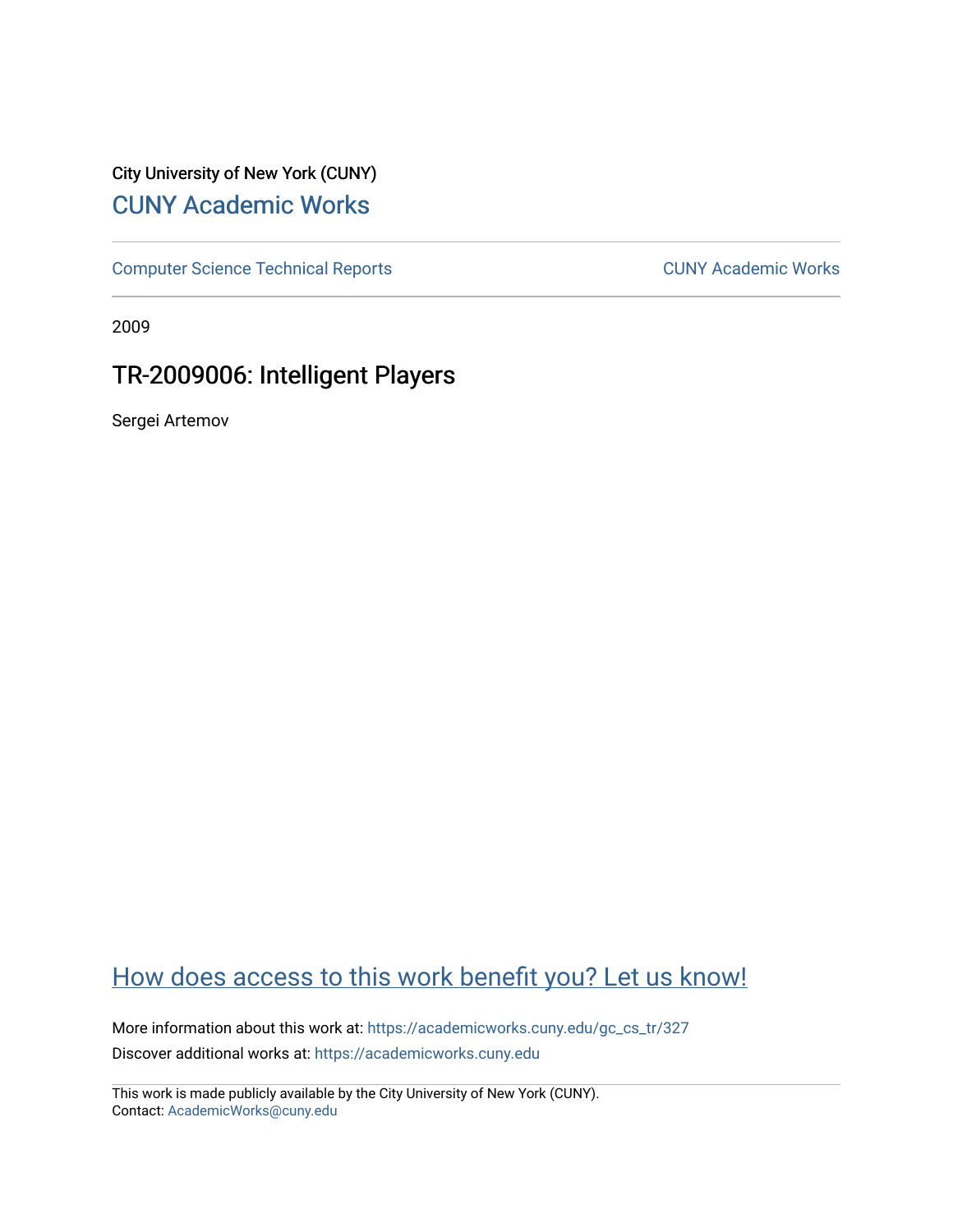# Intelligent Players

Sergei Artemov The CUNY Graduate Center 365 Fifth Avenue, 4319 New York City, NY 10016, USA sartemov@gc.cuny.edu

April 28, 2009

#### Abstract

Rational decisions depend on what players know, hence an appropriate epistemic analysis is an integral element of the foundations of Game Theory. We suggest a general logical approach for studying games which consists of formalizing rationality and games in epistemic logic and deriving their properties in the resulting logical system. We study a number of examples and demonstrate that our model can produce a finer-grained analysis of game-theoretical scenarios and provide a non-circular justification of Nash equilibrium strategies.

We show that within this model, in strategic-form and extensive-form games, an assumption of first-level mutual knowledge of the game and players' rationality implies Nash equilibrium and backward induction solutions. This refutes a general perception that common knowledge of rationality is needed to justify backward induction in games with perfect information.

## 1 Introduction

Making epistemic conditions in games explicit is a necessary part of game analysis and recommendations. Without such disclosure, solutions offered by Game Theory would be incomplete or even misleading. Game theorists have long been aware of this and have studied sufficient epistemic conditions under which traditional game-theoretical solutions, e.g., Nash equilibria, backward induction solutions, etc., hold (cf. [2, 3, 4, 5, 7] and many others).

We believe that further steps in the epistemic analysis of games are needed: tracking what players actually know and don't know is as important as payoff and move-analysis. Moreover, since rational decisions actually depend on what players know, an appropriate epistemic analysis belongs to the foundations of Game Theory.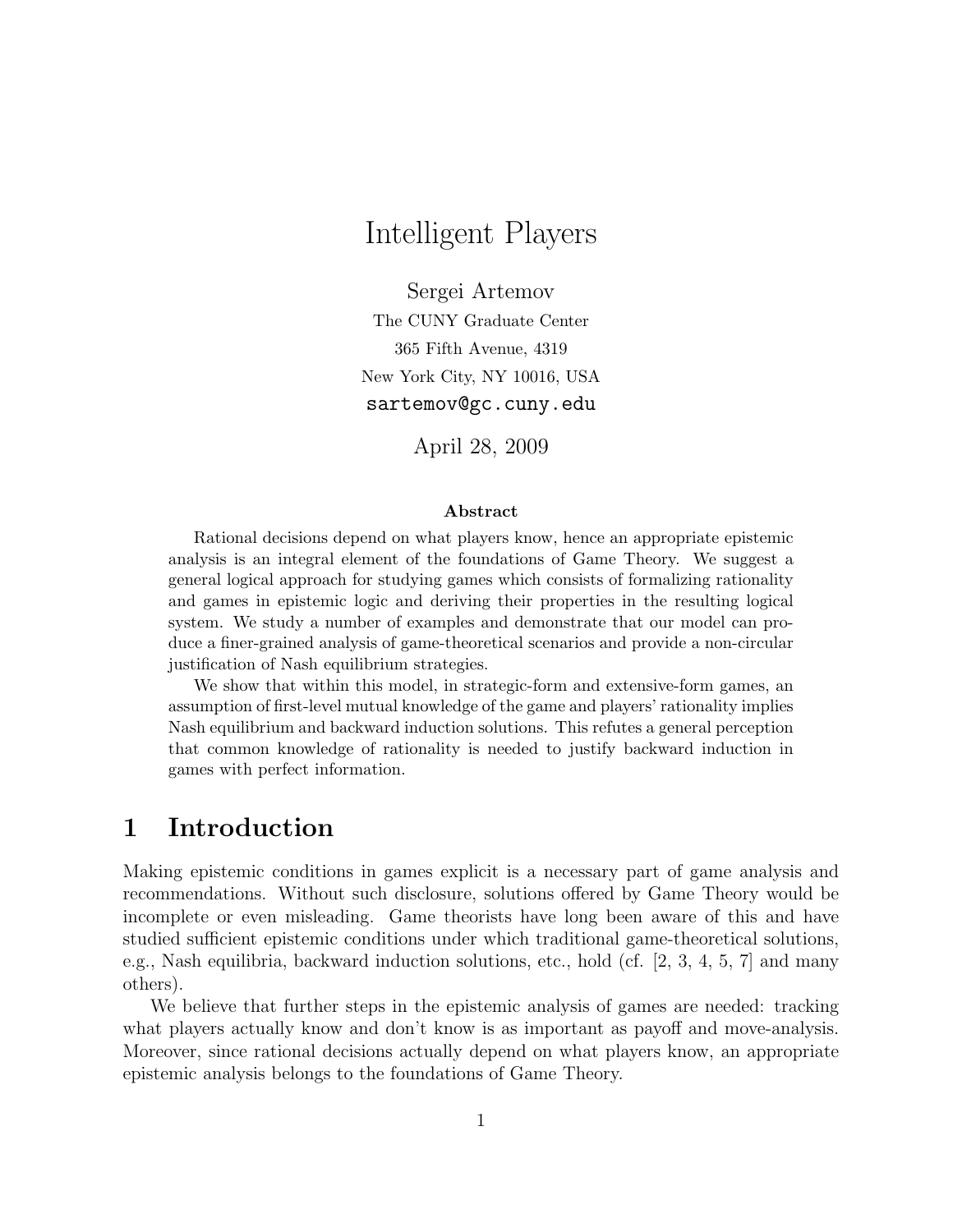A variety of methods have been offered to study epistemic questions in Game Theory. We suggest our own rather general approach and argue that it provides, in certain situations, a finer-grained analysis. In particular, we consider Prisoner's Dilemma (Section 3) and War and Peace Dilemma (Section 4) with different states of knowledge of players' rationality and analyze how the same set of preferences can lead to different behavior under different epistemic conditions of players.

We show that first-level mutual knowledge of the game and players' rationality (given some plausible assumptions about players' intelligence) implies Nash equilibrium and backward induction solutions in both strategic-form games and extensive-form games with perfect information. This refines the classic Aumann's Theorem that in games with perfect information, common knowledge of rationality implies backward induction. As an example, we derive the backward induction solution of the centipede game from first-level mutual knowledge of the game and players' rationality.

The approach we follow here is that of postulating epistemic principles about games in a corresponding epistemic logic with rationality propositions, and studying the resulting logical description. Applying epistemic modal logic in games is an established tradition (cf., for example  $[5, 7, 8, 10, 16, 17, 18, 19, 20]$ ). What we do differently here is assume and formalize, to a larger extent, players' ability to draw logical conclusions from the game description and general understanding of rationality. We discuss and assume plausible epistemic principles about games, strategies, and rationality (Assumptions 1 and 2) and make them, together with the basic epistemic logics of belief K and knowledge T, the logical foundation of the proposed model for games.

We pursue a two-step approach in building logical models of games. First, we specify the problem by syntactic logical tools and then use whatever methods are appropriate to study the resulting formal specification. Here are some obvious advantages to such an approach:

- We do not lose the whole picture by committing upfront to a specific combinatorial model, which is often not completely adequate. A verbally described problem may not have a unique model at all. On the contrary, by first constructing a formal logic specification, we invite a whole variety of models and deny none of them a priori.

- We have the advantage of yet another structure, logic formalization, which has its own tools, including deduction methods, which are quite capable of handling epistemic tasks.

- Logic formalization in the middle helps to bridge the epistemic gap caused by the fact that human agents do not necessarily think and communicate in combinatorial terms. Agents announce sentences and logical conditions rather than specific set partitions, Kripke models, topological spaces, etc.

## 2 Awareness and Rationality: logical view

We will focus on two epistemic issues which attract attention in Game Theory: knowledge of rationality and knowledge of the game. Rationality is a property, whereas the game is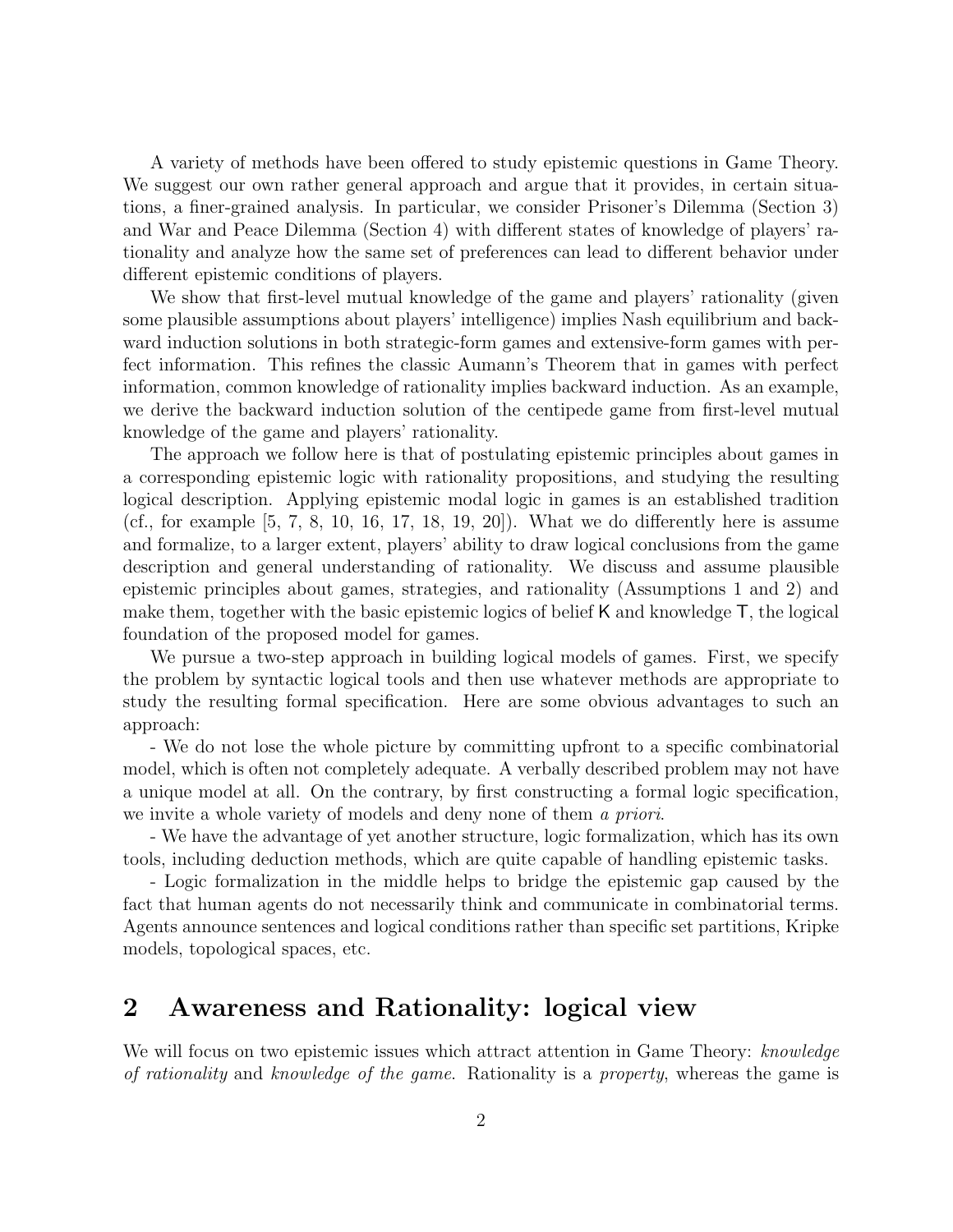an object, and 'knowledge of the game' should be understood as

awareness of the game rules (possible moves, payoffs, etc.).

For simplification purposes, we will assume here *game awareness* for all players:

each player is aware of the rules of the game.

When explicitely stated, we will also assume *mutual knowledge of game awareness* for all players:

each player is aware of the rules of the game and this fact is known to each player.

Player P's rationality will be represented by a special atomic proposition

 $rP - P$  is rational.'

Player P's knowledge (or belief) will be denoted by modality  $\mathbf{K}_P$ , hence

 $\mathbf{K}_P(F)$  - 'P knows (believes) that F.'

In particular,  $\mathbf{K}_P(rQ)$  states that 'player P knows (believes) that player Q is rational.'

#### 2.1 Knowledge and belief postulates

We assume that knowledge modalities  $\mathbf{K}_P$  satisfy postulates of the most general modal logic of knowledge T:

Axioms and rules of classical logic;  $\mathbf{K}_P(F \to G) \wedge \mathbf{K}_P(F) \to \mathbf{K}_P(G)$ , epistemic closure principle;  $\mathbf{K}_P(F) \to F$ , factivity; Necessitation Rule: if F is derived without hypothesis, then  $\mathbf{K}_P(F)$  is also derived. (1)

In many cases, it is sufficient for epistemic analysis of a game to assume a yet weaker system, namely K, which is T without the factivity principle. In this case,  $\mathbf{K}_P$  is considered to be belief rather than knowledge modality.

### 2.2 Self-knowledge of rationality

We assume self-knowledge of rationality.

$$
rP \rightarrow \mathbf{K}_P(rP) \tag{2}
$$

as a new logical axiom in epistemic logic. This assumption basically reflects our understanding that rationality is a conscious state of mind and a rational agent realizes that he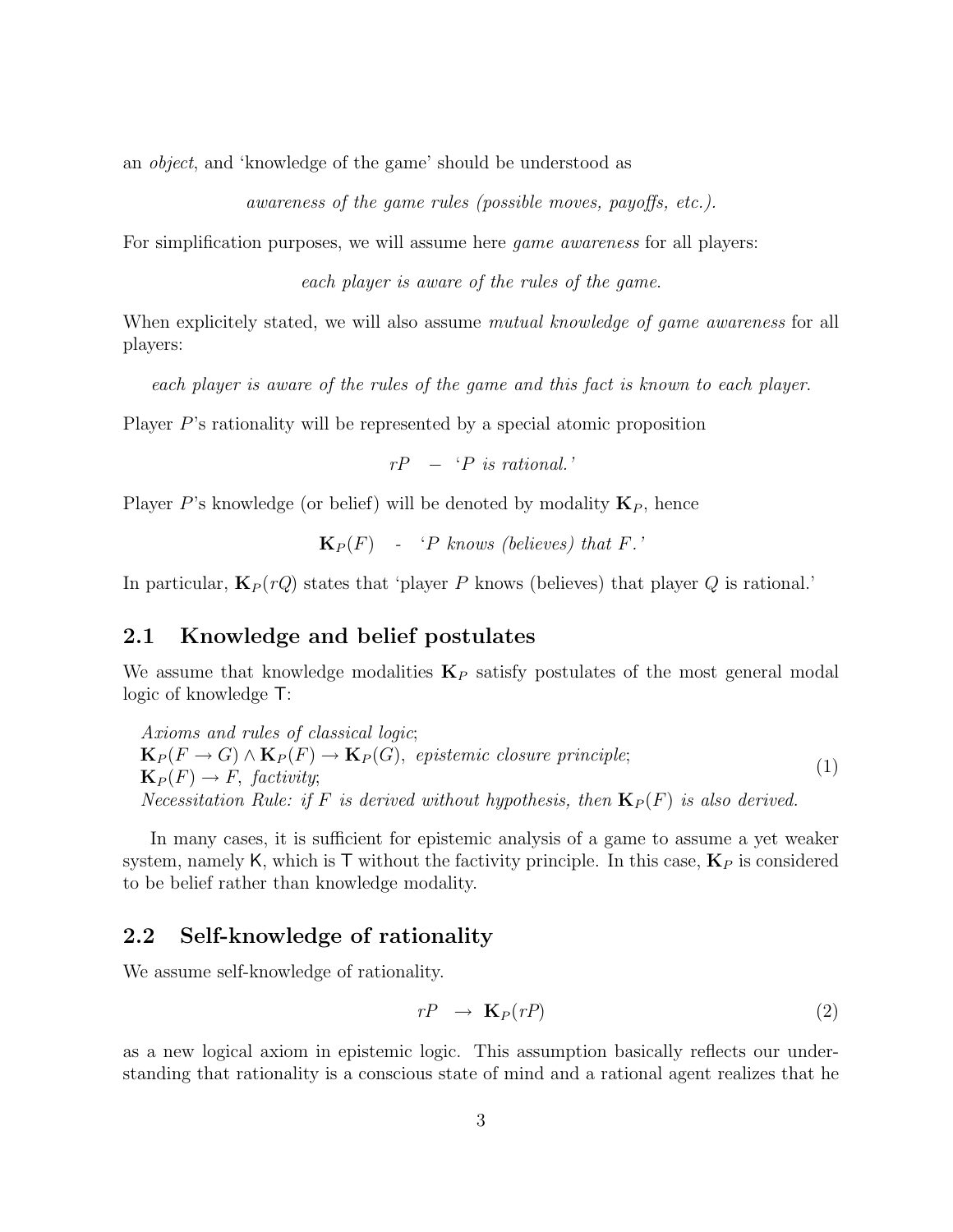behaves rationally. We do not consider as rational a player who acts rationally by chance, without conscious and consistent behavior.

Let

 $\mathsf{K}_n^r$ n

be the K-based logic of belief with n agents extended by additional axioms of self-knowledge of rationality (2) for each agent.

The logic of knowledge

 $\mathsf{T}^r_n$ 

is defined in a similar manner based on T.

In both  $\mathsf{K}_n^r$  and  $\mathsf{T}_n^r$ , for any players  $Q_1, Q_2, \ldots Q_m$ ,

$$
\mathbf{K}_{Q_1}\mathbf{K}_{Q_2}\ldots\mathbf{K}_{Q_m}[rP \rightarrow \mathbf{K}_P(rP)]
$$

is derivable.

We will use  $\mathbf{K}_{P,Q} X$  as shorthand for  $\mathbf{K}_{P} (X) \wedge \mathbf{K}_{Q} (X)$ .

### 2.3 Epistemic conditions of rational behavior

What sort of epistemic analysis could we anticipate within this language? What would be regarded as epistemic conditions for a rational player P, who is aware of the rules of the game, to play a given strategy?

Let player P have to choose one of the strategies  $1, 2, \ldots, n$  and  $s_i$  denote

P chooses i-th strategy.

In particular, the following holds:

 $s_1 \vee s_2 \vee \ldots \vee s_n$ .

Moves by the players can be assumed as self-known:

$$
s_i \to \mathbf{K}_P(s_i) \quad \text{and} \quad \neg s_i \to \mathbf{K}_P(\neg s_i). \tag{3}
$$

Let also

 $best: s_i$ 

denote the proposition

i-th strategy yields the highest payoff for P among all strategies available.

For simplicity, we assume that there is a unique highest-yield strategy for  $P$  among  $1, 2, \ldots, n$ . In particular, this condition is met in games with ordinal preferences.

It is clear that  $best: s_i$  alone is not sufficient for  $s_i$  since  $best: s_i$  may be unknown to P.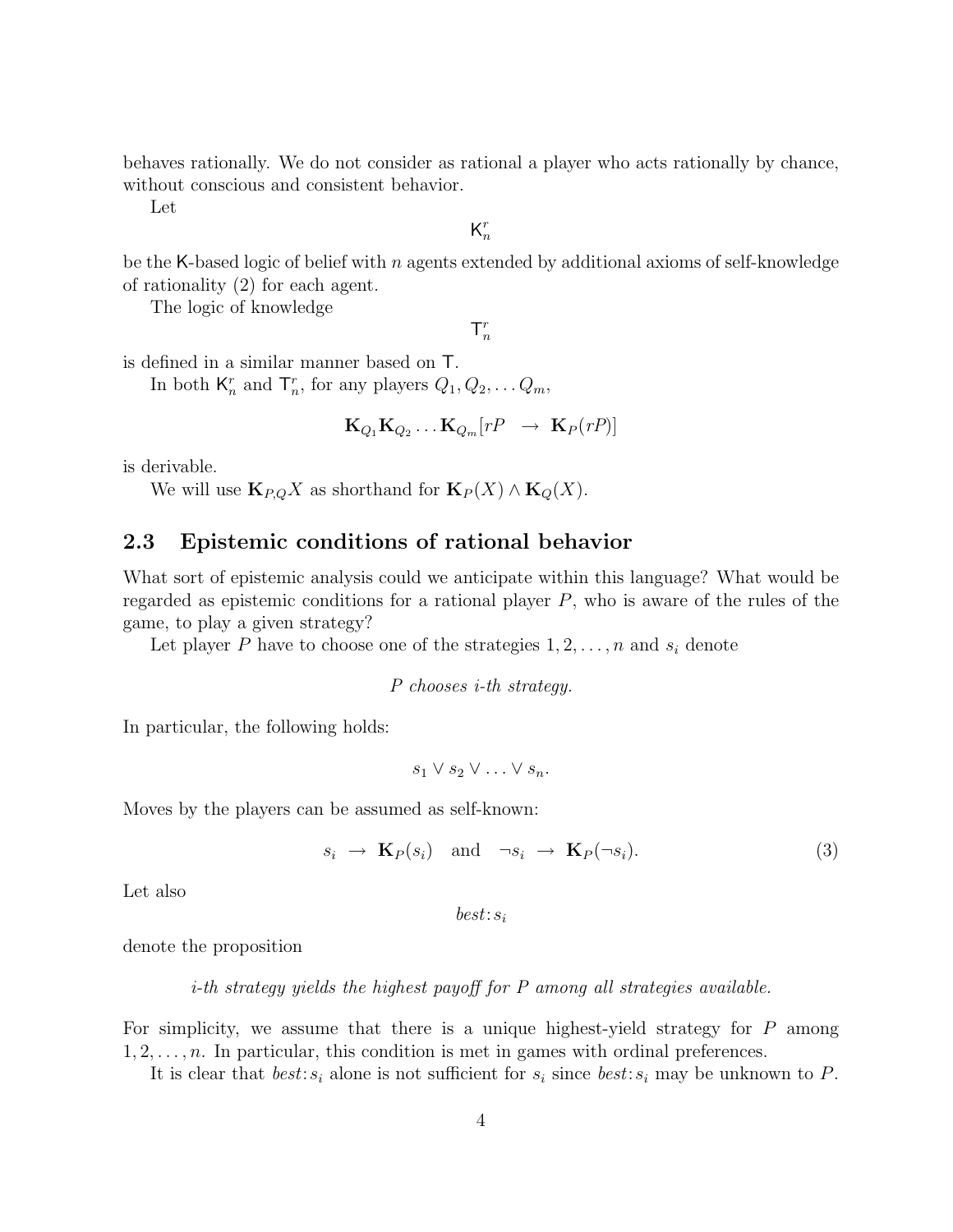Assumption 1 If player  $P$  is rational and  $P$  knows that a certain strategy does not yield the highest payoff for P among all available strategies, then P does not choose this strategy. Formally, for each  $i = 1, 2, \ldots, n$ ,

$$
rP \rightarrow [\mathbf{K}_P(\neg best : s_i) \rightarrow \neg s_i]. \tag{4}
$$

We believe that this assumption is acceptable for game-theorists. A similar assumption was made by Bonanno in [7]:

"...a player is irrational if she chooses a particular strategy while believing that another strategy of hers is better."

The following Corollary 1 is implied by (4) in basic epistemic logic and should be accepted as soon as we accept Assumption 1.

**Corollary 1** If player P is rational and P knows that a certain strategy is the only one which yields the highest payoff for P among all available strategies, then P chooses this strategy. Formally, for each  $i = 1, 2, \ldots, n$ ,

$$
rP \rightarrow [\mathbf{K}_P(\text{best}:s_i) \rightarrow s_i]. \tag{5}
$$

**Proof.** Pick an i from  $1, 2, ..., n$  and suppose rP and  $\mathbf{K}_P(\text{best}:s_i)$ , i.e., that P knows that *i*-th strategy yields the highest payoff. By assumptions,  $\mathbf{K}_P(\neg best:s_i)$  for all i, j such that  $j \neq i$ . By Assumption 1 and epistemic logic, for all j such that  $j \neq i$ ,

$$
rP \wedge \mathbf{K}_P(\text{best}:s_i) \rightarrow \neg s_j,
$$

hence

$$
rP \wedge \mathbf{K}_P(\text{best}:s_i) \rightarrow (\neg s_1 \wedge \ldots \wedge \neg s_{i-1} \wedge \neg s_{i+1} \wedge \ldots \wedge \neg s_n).
$$

Since

$$
s_1 \vee s_2 \vee \ldots \vee s_n,
$$

we have

$$
(\neg s_1 \land \ldots \land \neg s_{i-1} \land \neg s_{i+1} \land \ldots \land \neg s_n) \rightarrow s_i,
$$

hence

$$
rP \wedge \mathbf{K}_P(\text{best}:s_i) \rightarrow s_i.
$$

 $\Box$ 

The following is an easy corollary of  $(3)$ ,  $(4)$ , and  $(5)$ .

**Corollary 2** Under the conditions of Assumption 1, for each  $i = 1, 2, ..., n$ ,

$$
rP \rightarrow [\mathbf{K}_P(\neg best : s_i) \rightarrow \mathbf{K}_P(\neg s_i)] \tag{6}
$$

and

$$
rP \rightarrow [\mathbf{K}_P(\text{best}:s_i) \rightarrow \mathbf{K}_P(s_i)]. \tag{7}
$$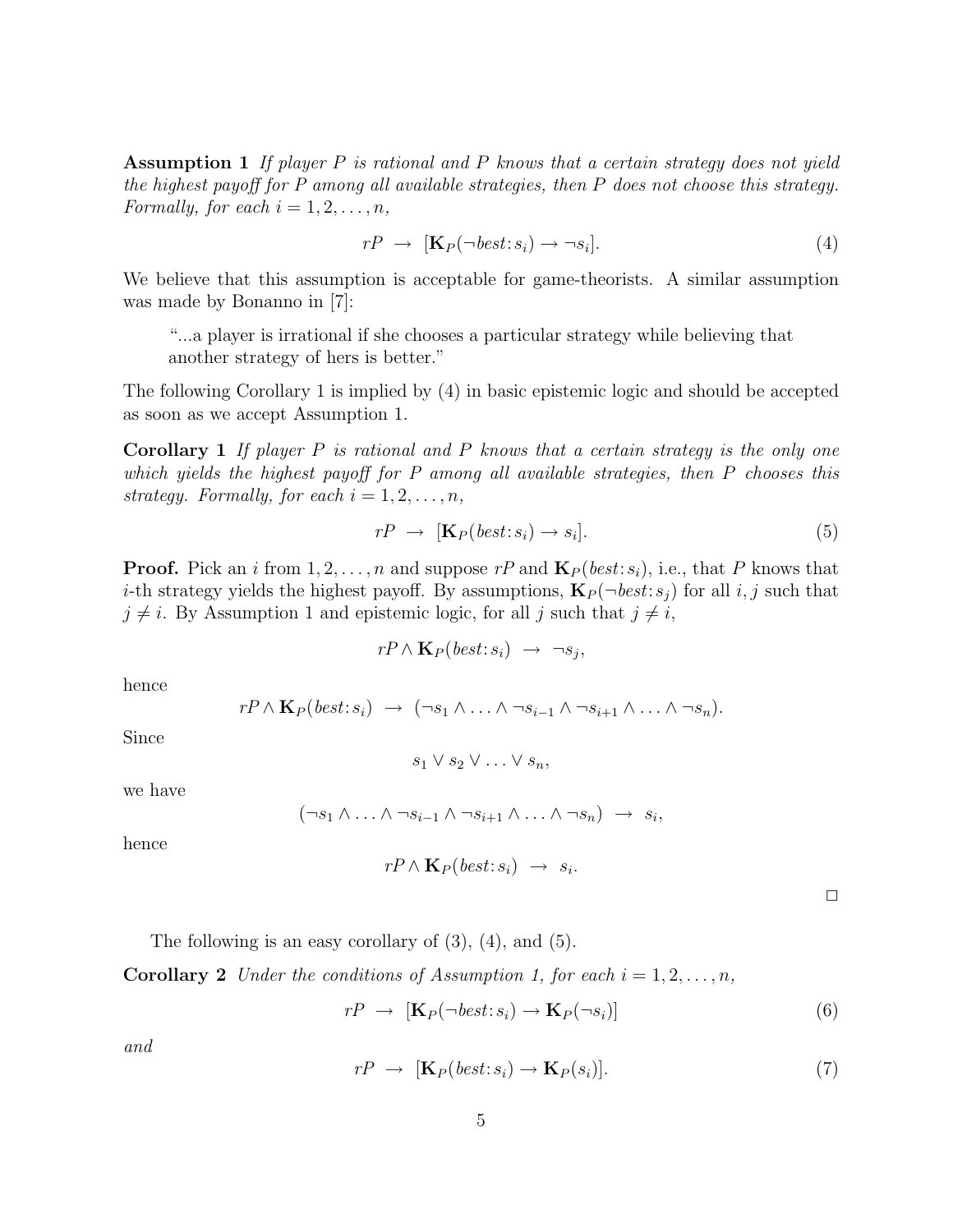#### 2.4 Awareness Principle and its consequences

The following *Awareness Principle* represents the ability of player P to determine his best pure strategy at a given node of the game from the rules of the game:

$$
\mathbf{K}_P(\text{best}:s_1) \lor \dots \lor \mathbf{K}_P(\text{best}:s_n),\tag{8}
$$

i.e.,

#### P knows his best strategy.

For finite perfect information games (of feasible size), the Awareness Principle looks quite plausible, since game-aware intelligent players are perfectly capable of determining which of the strategies yields the best payoff.

From the Awareness Principle, we can deduce Corollary 3 which demonstrates that if a rational player P is completely aware of his options, plays pure strategies, and chooses a strategy  $s$ ,  $P$  then knows that  $s$  yields the highest guaranteed payoff among all available strategies. This principle represents the drawing of conclusions about knowledge of rational and well-informed players from their moves.

Corollary 3 In addition to conditions of Corollary 1, suppose Awareness Principle (8). Then for each  $i = 1, 2, \ldots, n$ ,

$$
rP \rightarrow [s_i \rightarrow \mathbf{K}_P(best:s_i)]. \tag{9}
$$

**Proof.** Choose i from  $1, 2, ..., n$  and suppose that  $rP$  and  $\neg K_P (best : s_i)$ . By Awareness Principle (8), we have

$$
\mathbf{K}_P(\text{best}:s_1) \vee \ldots \vee \mathbf{K}_P(\text{best}:s_{i-1}) \vee \mathbf{K}_P(\text{best}:s_{i+1}) \vee \ldots \vee \mathbf{K}_P(\text{best}:s_n).
$$

By Corollary 1,

$$
s_1 \vee \ldots \vee s_{i-1} \vee s_{i+1} \vee \ldots \vee s_n.
$$

Since  $P$  has to choose only one strategy,

$$
(s_1 \vee \ldots \vee s_{i-1} \vee s_{i+1} \vee \ldots \vee s_n) \rightarrow \neg s_i,
$$

therefore  $\neg s_i$ . So, we have assumed  $r \wedge \neg \mathbf{K}_P(\text{best}:s_i)$  and concluded  $\neg s_i$ , hence

$$
rP \wedge \neg \mathbf{K}_P(\mathit{best}:s_i) \rightarrow \neg s_i
$$

and

$$
rP \rightarrow [s_i \rightarrow \mathbf{K}_P(best:s_i)].
$$

 $\Box$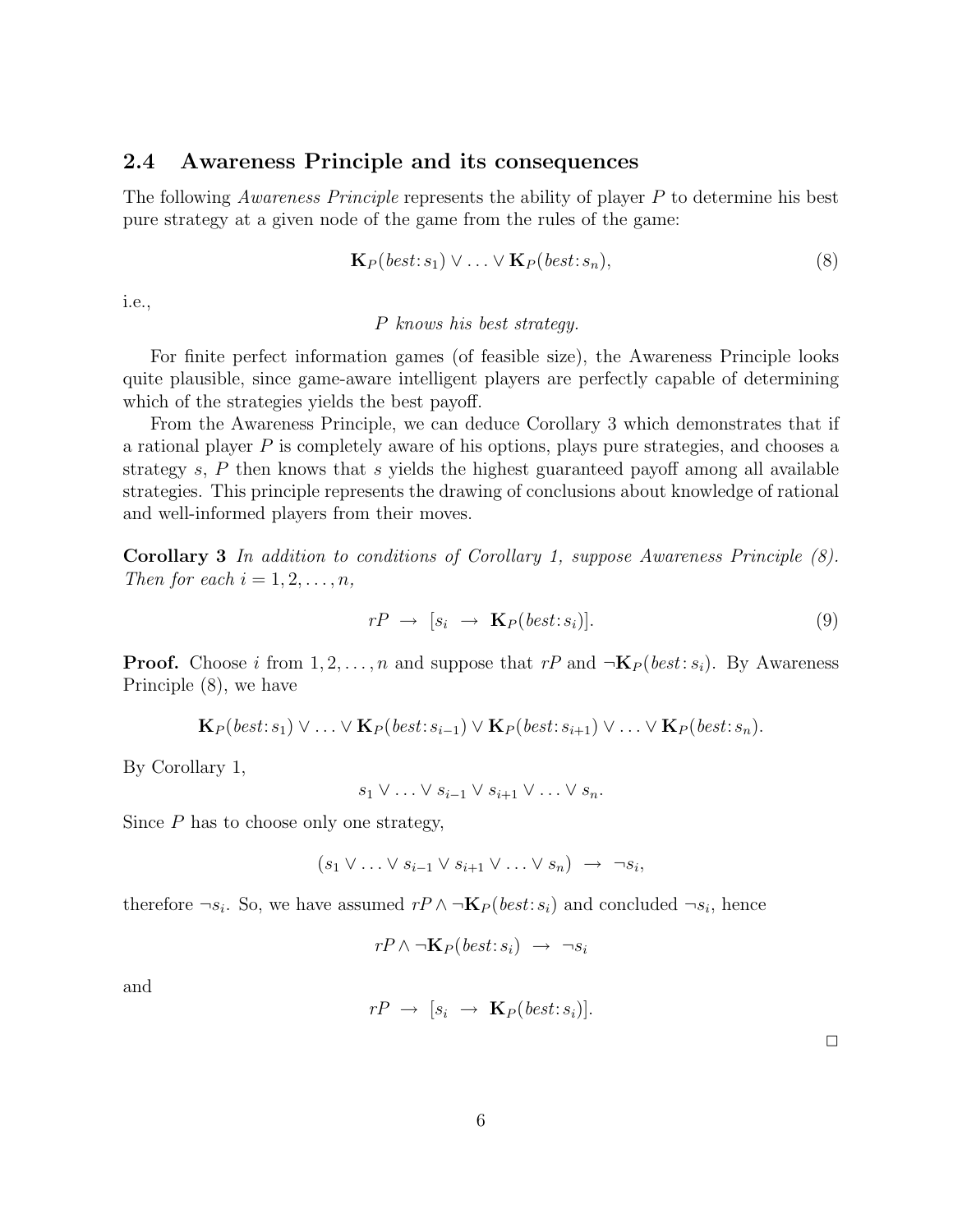For one-shot strategic-form games, Awareness Principle (8) may be regarded as a 'pure strategy principle': a player is knowingly evaluating available pure strategies and trying to determine which is best. Since the set of choices is finite and known to the player together with their payoffs, he can determine his best move. If player  $P$  does not know his best strategy, he then chooses it by chance or plays a different, non-optimal strategy. Under the circumstances, we can hardly consider  $P$  a rational player who is aware of the game rules and knowingly plays his best pure strategy.

Principle (10) below manifests itself in such a common mode of reasoning about strategicform games as 'drawing arrows' on the preferences matrix from non-optimal outcomes to better ones (cf. game matrices with such arrows in Sections 3 and 4). By doing this, we rule out certain outcomes as non-rational for at least one player. For example, in Prisoner's Dilemma (Section 3), we reject the outcome

 $(cooperate_A, defect_B)$ 

as not rational for A on the basis that

 $(defect<sub>A</sub>, defect<sub>B</sub>)$ 

yields a higher payoff for A, given that B plays  $defect_B$ .

This idea can be summarized as

#### bad strategies are never played by rational players.

Indeed, if a rational player P knows his best strategy, he will not choose a bad one. If P does not know his best strategy, he cannot knowingly choose it, hence he cannot be regarded a rational player who plays pure strategies.

In a formal logical setting, this amounts to the following Corollary 4 which can be easily deduced from Corollary 3, as well as accepted as a separate assumption which reflects the way game-theorists reason, e.g., about strategic-form games.

**Corollary 4** Under conditions of Corollary 3, for each  $i = 1, 2, ..., n$ ,

$$
rP \rightarrow [\neg best: s_i \rightarrow \neg s_i]. \tag{10}
$$

Proof. By Corollary 3,

$$
rP \rightarrow [s_i \rightarrow \mathbf{K}_P(best:s_i)].
$$

By factivity of knowledge,

 $\mathbf{K}_P(\textit{best}:s_i) \rightarrow \textit{best}:s_i.$ 

Hence

$$
rP \rightarrow [s_i \rightarrow best:s_i],
$$

and

$$
rP \rightarrow [\neg best : s_i \rightarrow \neg s_i].
$$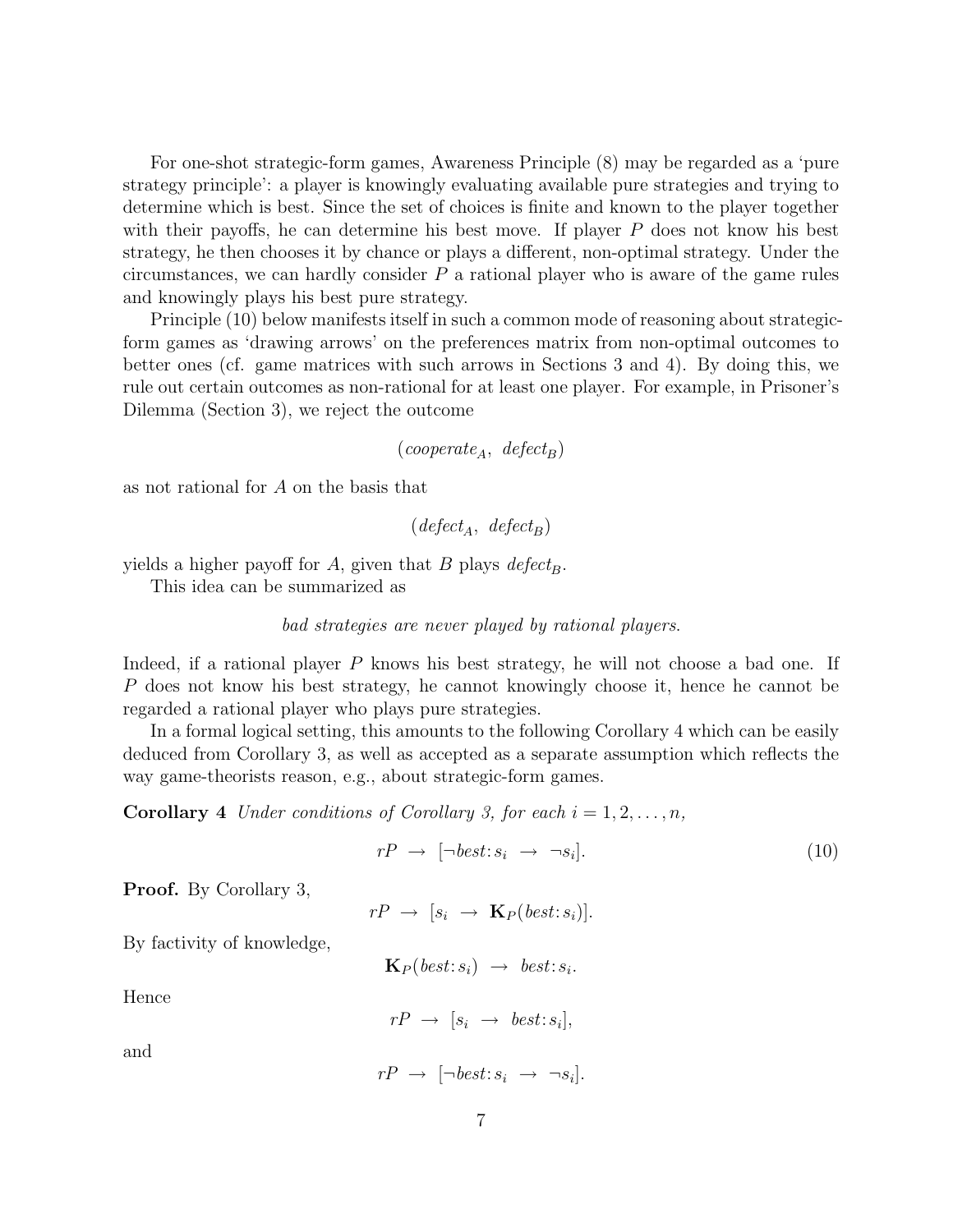In Sections 4 and 5, we derive Nash equilibrium strategies of players from their mutual knowledge of the game and rationality using Corollary 4 which is based on Awareness Principle (8). This has foundational consequences for the problem of justifying players' choice of Nash equilibrium strategies. Traditional Game Theory analysis admits that the reasoning in defense of Nash equilibrium is circular (cf.  $[6]$ , pp. 14–16), e.g.,

> Alice plays this way because Bob plays this way, Bob plays this way because Alice plays this way.

Our epistemic analysis severs this circularity and justifies Nash equilibrium choices by accepting the Awareness Principle:

Alice and Bob play Nash equilibrium strategies because each of them believes that the other player is game-aware, rational, and knowingly plays pure strategies (hence knows his/her best strategy).

An alternative way of justifying Nash equilibrium is described in Section 5:

Alice and Bob play Nash equilibrium strategies because each of them believes that the other player is game-aware, rational, and that at any other outcome, at least one of the players would know that he had played irrationally.

### 2.5 Format of the logical model

We will be modeling game G with n players by an appropriate logical model which consists of

- 1. an appropriate epistemic logic, e.g.,  $K_n^r$ ,  $T_n^r$ , etc. (Section 2.2);
- 2. a set of formulas  $R\mathcal{A}$  called Rationality Assumptions;
- 3. a set of formulas  $\mathcal{GD}$  which will constitute a partial *Game Description*.

We will consider  $R\mathcal{A}$ 's which contain rationality propositions rP for each player P as well as some mutual knowledge of rationality assertions  $\mathbf{K}_Q(r)$ . In particular, if mutual knowledge of rationality is assumed, then  $R\mathcal{A}$  contains  $\mathbf{K}_Q(r)$ 's for all P and Q.

Game Description  $\mathcal{G}D$  is usually a finite set of formulas which depends on a specific game. Normally,  $\mathcal{G}\mathcal{D}$  contains some instances of principles (3)–(10), explicitly mentioned, as well as other logical statements about the game.

The following comment requires a certain degree of familiarity with formal logic and can be omitted at first reading.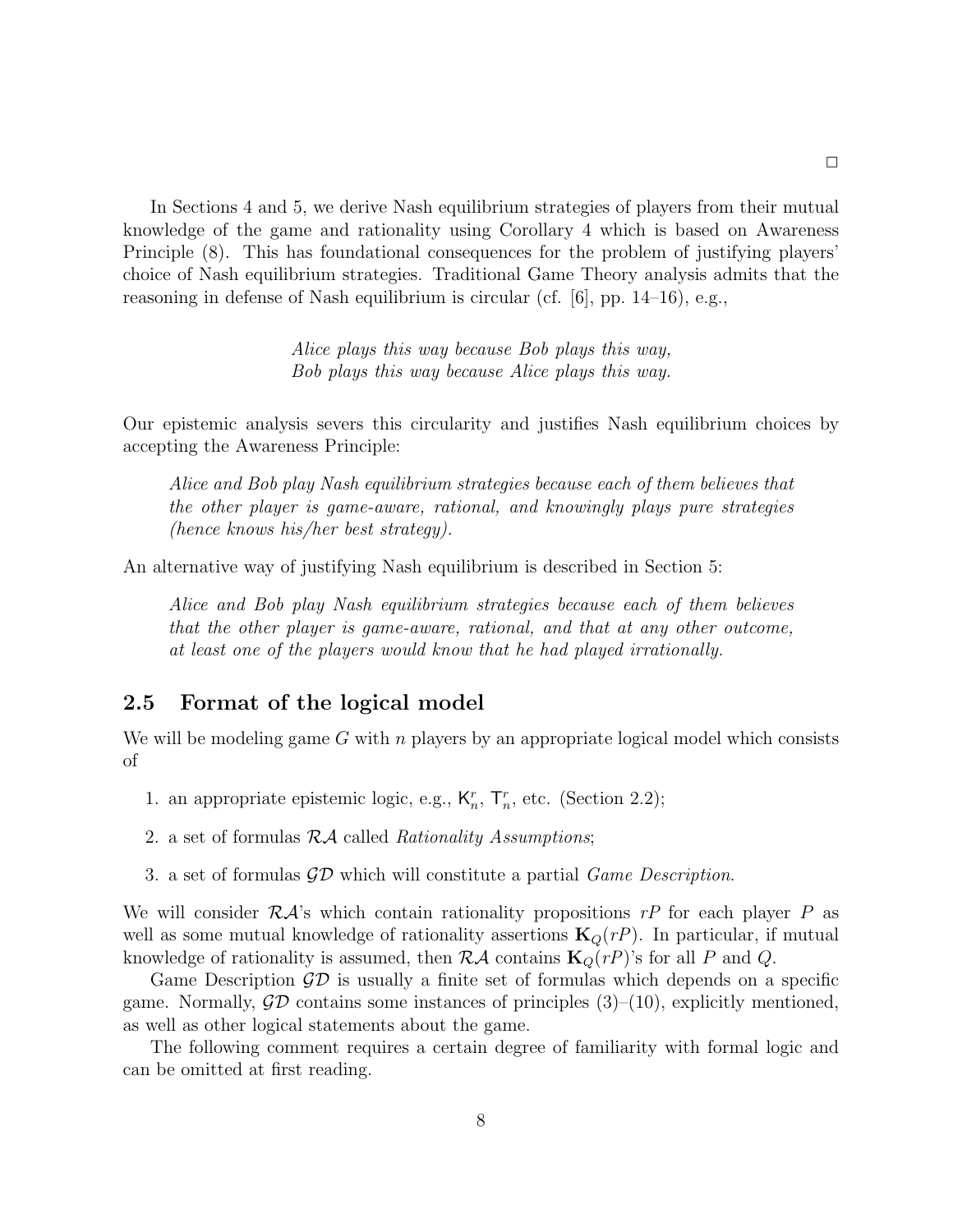Within our logical model,

 $\mathcal{L} =$  Epistemic Logic + Rationality Assumptions + Game Description, (11)

the only default rule of inference is Modus Ponens

$$
\frac{A \quad A \to B}{B}
$$

whereas the Necessitation Rule

$$
\frac{A}{\mathbf{K}_P(A)}
$$

can be used only within the scope of Epistemic Logic (with rationality propositions, e.g.,  $K_n^r$ ,  $T_n^r$ , etc.).

Epistemic Logic from  $\mathcal{L}(11)$  enjoys the Deduction Theorem

$$
\Gamma, A \vdash B \quad \text{iff} \quad \Gamma \vdash A \to B,
$$

where  $\vdash$  stands for provability in a given epistemic logic system (e.g.,  $\mathsf{K}_n^r$ ,  $\mathsf{T}_n^r$ , etc.),  $\Gamma$  is a set of formulas, and  $A, B$  are formulas. In particular,

 $\mathcal{L} \vdash B$  iff Epistemic Logic  $\vdash [\mathcal{R} \mathcal{A} \wedge \mathcal{G} \mathcal{D}] \rightarrow B$ .

This observation helps to establish certain impossibility results concerning logical models, e.g., in Theorems 1 and 2 below. In order to establish that some sentence F is not derivable in a given  $\mathcal{L} = Epistemic\ Logic + \mathcal{RA} + \mathcal{GD}$  it suffices to demonstrate that

$$
Epistemic\ Logic \nvdash [\mathcal{R}\mathcal{A}\wedge\mathcal{G}\mathcal{D}] \rightarrow F,
$$

for which is suffices to find a Kripke model  $\mathcal K$  for given *Epistemic Logic* such that at one of its nodes, all formulas from  $R\mathcal{A}$  and  $\mathcal{GD}$  hold, but F does not hold.

#### 2.6 Some examples

Let us consider the simple example of a game in Figure 1, which we borrow from [2]. Player P has two choices: to move down with payoff 1, or to move across with payoff 3. For the sake of example, suppose there is one more player (observer), Q, who does not make moves but is aware of the game rules and knows that  $P$  is rational and aware of the game rules.

Let a be the proposition

P chooses 'across'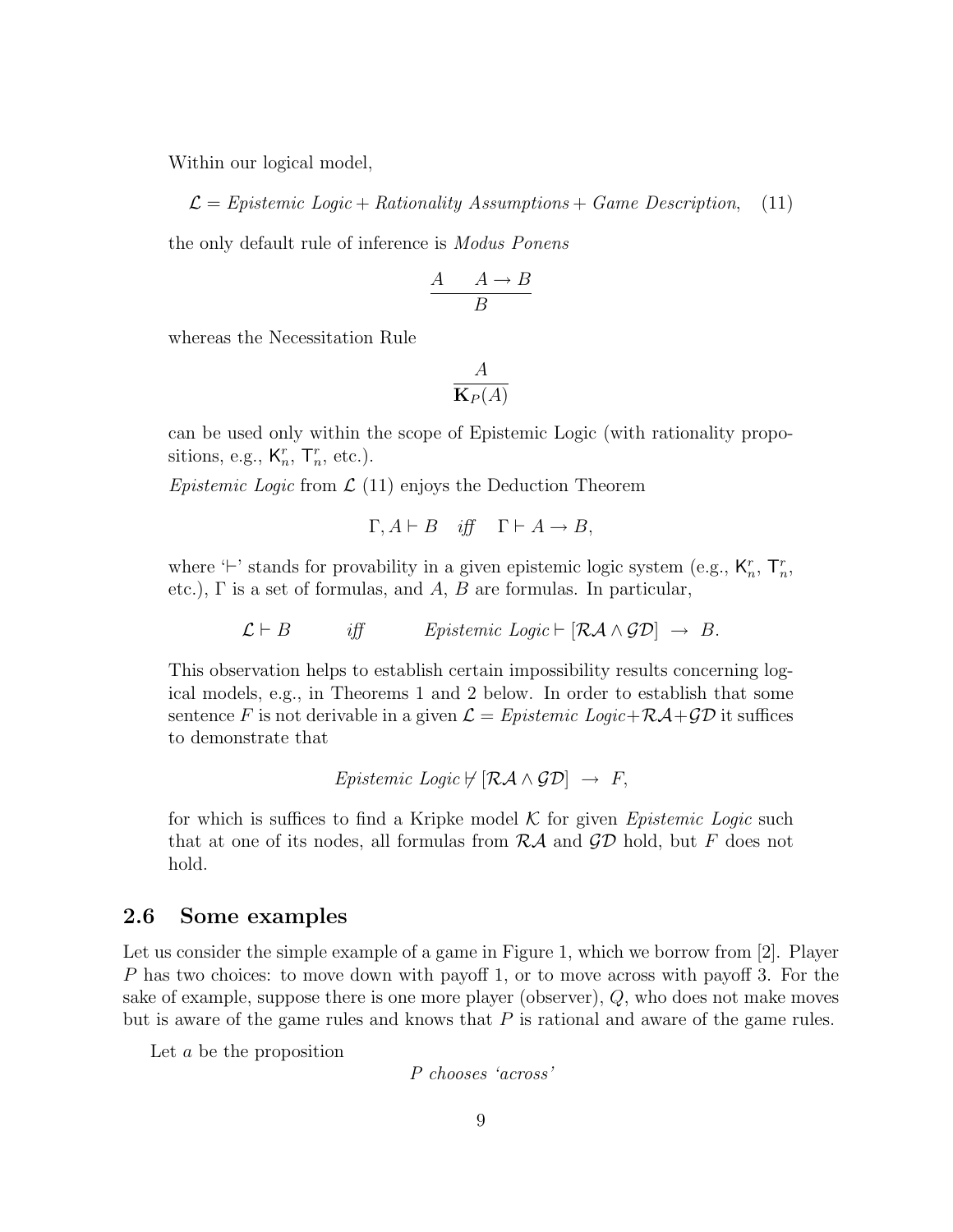

Figure 1: Game 1

and d be

P chooses 'down.'

The following proposition is true about this game:

P chooses 'across' or 'down' but not both

or, in symbolic form,

$$
(a \lor d) \land \neg(a \land d). \tag{12}
$$

Moreover, justification of (12) does not require any special epistemic assumptions; it logically follows from the game description and basic understanding of game awareness. On these grounds, we assume that  $(12)$  is known to any intellectual player, in particular,  $P$ , who is aware of the game rules:

$$
\mathbf{K}_P[(a \lor d) \land \neg(a \land d)].\tag{13}
$$

In addition, since  $Q$  knows that  $P$  is aware of the game rules,

$$
\mathbf{K}_Q \mathbf{K}_P[(a \lor d) \land \neg(a \land d)].\tag{14}
$$

Furthermore, from the rules of the game, it follows that

a yields the highest payoff for  $P$ ;

let us denote this proposition by

$$
best: a
$$
\n<sup>(15)</sup>

Naturally, (15) is known to anyone who is aware of the game rules, e.g.,

$$
\mathbf{K}_P(\text{best}:a). \tag{16}
$$

Once again, if  $Q$  knows that  $P$  is aware of the game rules, then

$$
\mathbf{K}_Q \mathbf{K}_P(\text{best}:a). \tag{17}
$$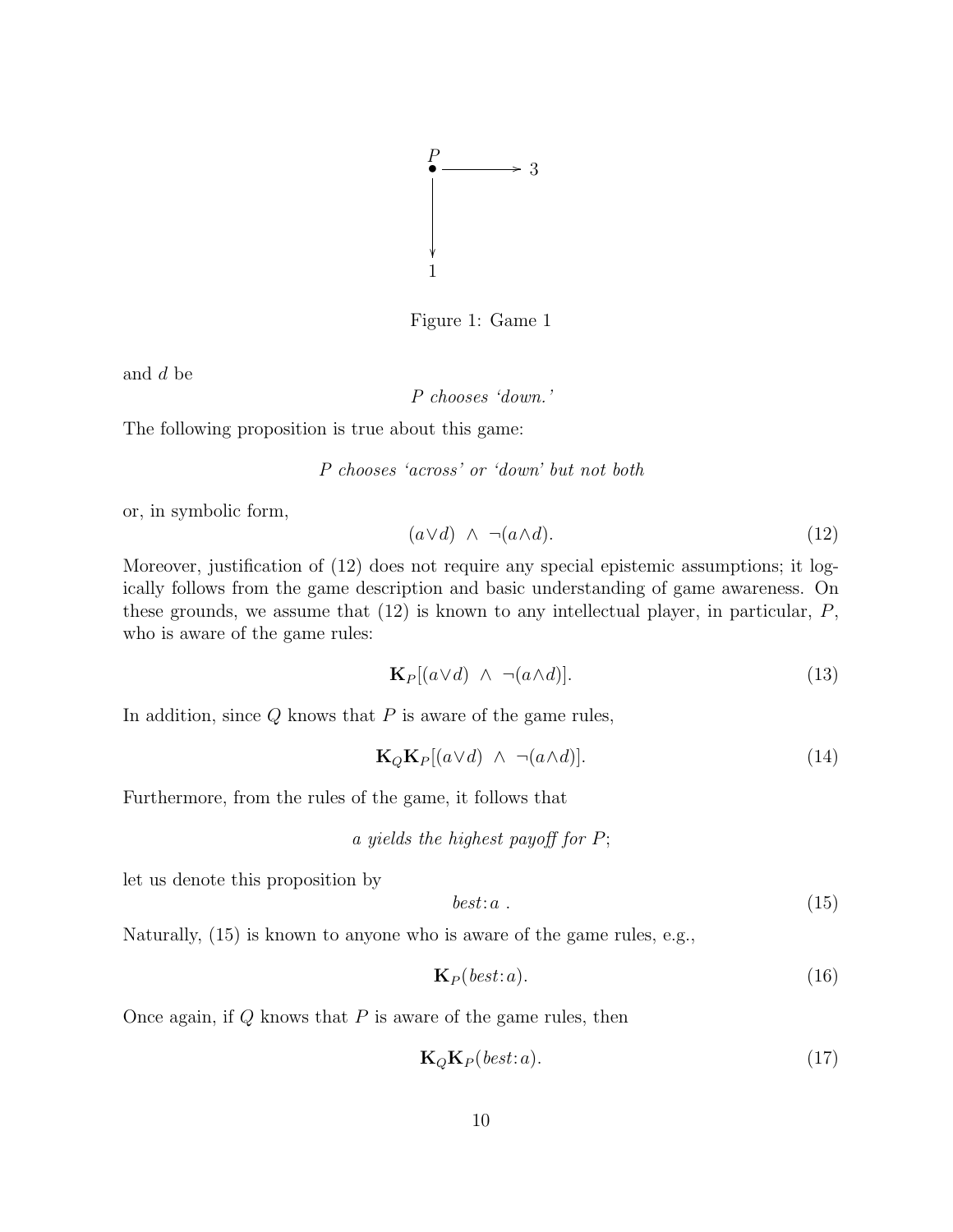Now we can establish that if P is rational, then P should play *across*. Indeed, by  $(5)$ ,

$$
rP \rightarrow [\mathbf{K}_P(best: a) \rightarrow a], \tag{18}
$$

which, together with (16), gives

$$
rP \to a.
$$

If  $Q$  knows that  $P$  is aware of the game rules, then  $Q$  knows (18):

$$
\mathbf{K}_Q[rP \rightarrow (\mathbf{K}_P(best:a) \rightarrow a)]. \tag{19}
$$

By  $(17)$  and  $(19)$ , it follows that

$$
\mathbf{K}_Q(rP \to a).
$$

Since  $Q$  knows that  $P$  is rational

 $\mathbf{K}_Q(rP)$ ,

 $Q$  knows that  $P$  should play across:

$$
\mathbf{K}_Q(a). \tag{20}
$$

Adopting (13), (14), (16), (17), and (19) amounts to trusting that players  $P$  and  $Q$  are capable of performing some logical analysis of the game and share general understanding of game awareness and rationality.

To derive (20), we have used Rationality Assumption  $\mathcal{R}A = \{rP, \mathbf{K}_Q(rP)\}\.$ Game Description  $\mathcal{GD}$  in this case consists of principles (12)–(19).

### 2.7 Applying intelligence

In this section we introduce more general principles which will be used to build Game Descriptions; these assumptions seem all to be in line with the usual methods of reasoning in Game Theory.

**Assumption 2** i) If X is a formally stated proposition which logically follows (given assumptions about state of the game) from the game description, then

X

can be added to the formal Game Description GD. ii) If, in addition, P is aware of the game rules, then

 $\mathbf{K}_P(X)$ 

can be added to GD.

iii) Moreover, if  $Q$  knows that  $P$  is aware of the game rules, then

 $\mathbf{K}_Q\mathbf{K}_P(X)$ 

can be added to GD.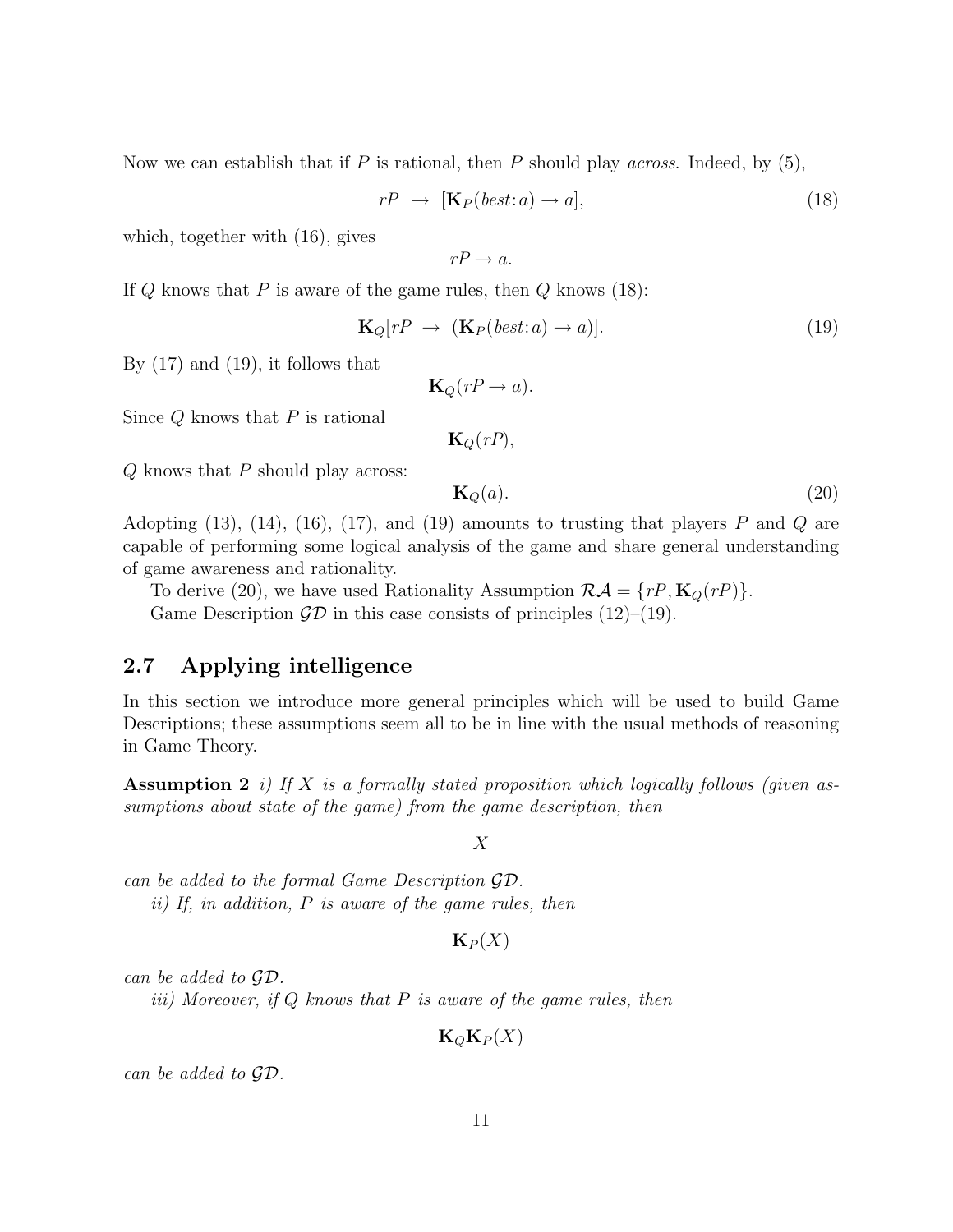We justify Assumption 2 by semi-formal reasoning. Let  $G_P$  be the proposition

P is aware of the game rules.

By the conditions,  $G_P$  holds for each player P, and  $\mathbf{K}_Q(G_P)$  holds for any P and Q.

1. Since X logically follows from the game rules, X is true.

2. Since  $P$  is aware of the game rules,  $P$  knows every  $X$  that follows logically from the game rules:

$$
G_P \to \mathbf{K}_P(X). \tag{21}
$$

This yields

 $\mathbf{K}_P(X)$ .

3. Q knows (21), since it is based on a general understanding of awareness and logical entailment without any additional assumptions:

$$
\mathbf{K}_Q[G_P \ \to \ \mathbf{K}_P(X)],
$$

which yields

$$
\mathbf{K}_Q(G_P) \rightarrow \mathbf{K}_Q \mathbf{K}_P(X).
$$

4. If Q knows that P is aware of the game rules,  $\mathbf{K}_Q(G_P)$ , then Q knows that P knows X, i.e.,

$$
\mathbf{K}_{Q}\mathbf{K}_{P}(X).
$$

**Corollary 5** Suppose game awareness is mutually known. If any instance X from  $(3)$ – $(10)$ is adopted, then for any players  $P$  and  $Q$ ,

$$
X, \quad \mathbf{K}_P(X), \quad and \quad \mathbf{K}_Q \mathbf{K}_P(X) \tag{22}
$$

can be added to the formal Game Description GD.

By adopting Corollary 5, we assume that the epistemic principles of rational behavior  $(3)$ – $(10)$  are shared by all players and follow from the rules of the game. Specifically, in addition to self-evident  $(3)$ , this amounts to adopting Assumption  $1$  – which has already been discussed in game-theotetical papers – and Awareness Principle (8), which has been discussed in Section 2.4. We will indicate whether or not specific applications rely on Awareness Principle (8).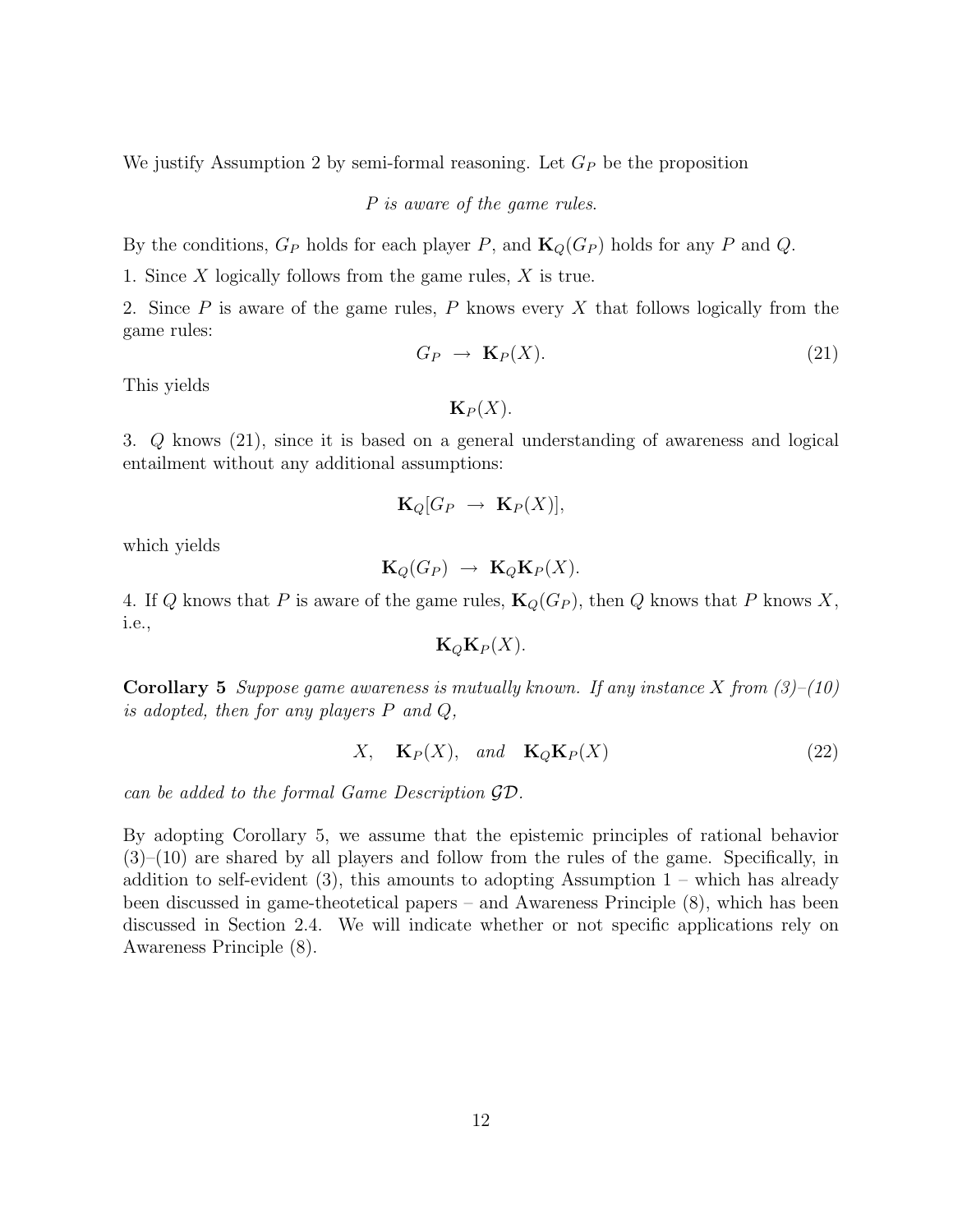### 2.8 Applying rationality

We now apply Assumption 2 to sentences  $X$  containing rationality propositions.

Corollary 6 Suppose game awareness is mutually known. If Y logically follows from the game description and rationality of P, then for each of players A and B, the following sentences can be added to the Game Description GD:

$$
(rP \to Y), \quad \mathbf{K}_A(rP \to Y), \quad \mathbf{K}_B \mathbf{K}_A(rP \to Y). \tag{23}
$$

**Proof.** By Assumption 2 applied to  $rP \to Y$  as X.

Assumption 2 and Corollaries 5 and 6 use the unspecified notion 'logically follows,' which will have a rather transparent meaning in specific applications considered below. This notion, 'logically follows,' should be used with caution in order to avoid the well-known logical omniscience defect of epistemic modal logic (cf. [9, 11, 13, 14]). In a specific application, it should be clear that players can be realistically expected to draw the corresponding logical conclusions. We believe that such assumptions are plausible in many game-theoretical situations, e.g., the ones involving countries, corporations, intelligent players, etc.

### 3 Prisoner's Dilemma

The well-known Prisoner's Dilemma with two players, A and B, and two strategies for each, cooperate or defect, has the matrix

|                                          | $cooperate_B$ |               | $defect_B$ |
|------------------------------------------|---------------|---------------|------------|
| $cooperate_A$                            | 2,2           | $\Rightarrow$ | 0,3        |
|                                          | ⇓             |               | ⇓          |
| $\operatorname{\operatorname{defect}}_A$ | 3,0           | $\Rightarrow$ | $1,\!1$    |

Each player has a dominant strategy to defect, the only Nash equilibrium is

$$
(defect _{A},defect _{B}),
$$

and we will study epistemic conditions under which  $A$  and  $B$  choose the strategies suggested by the Nash equilibrium.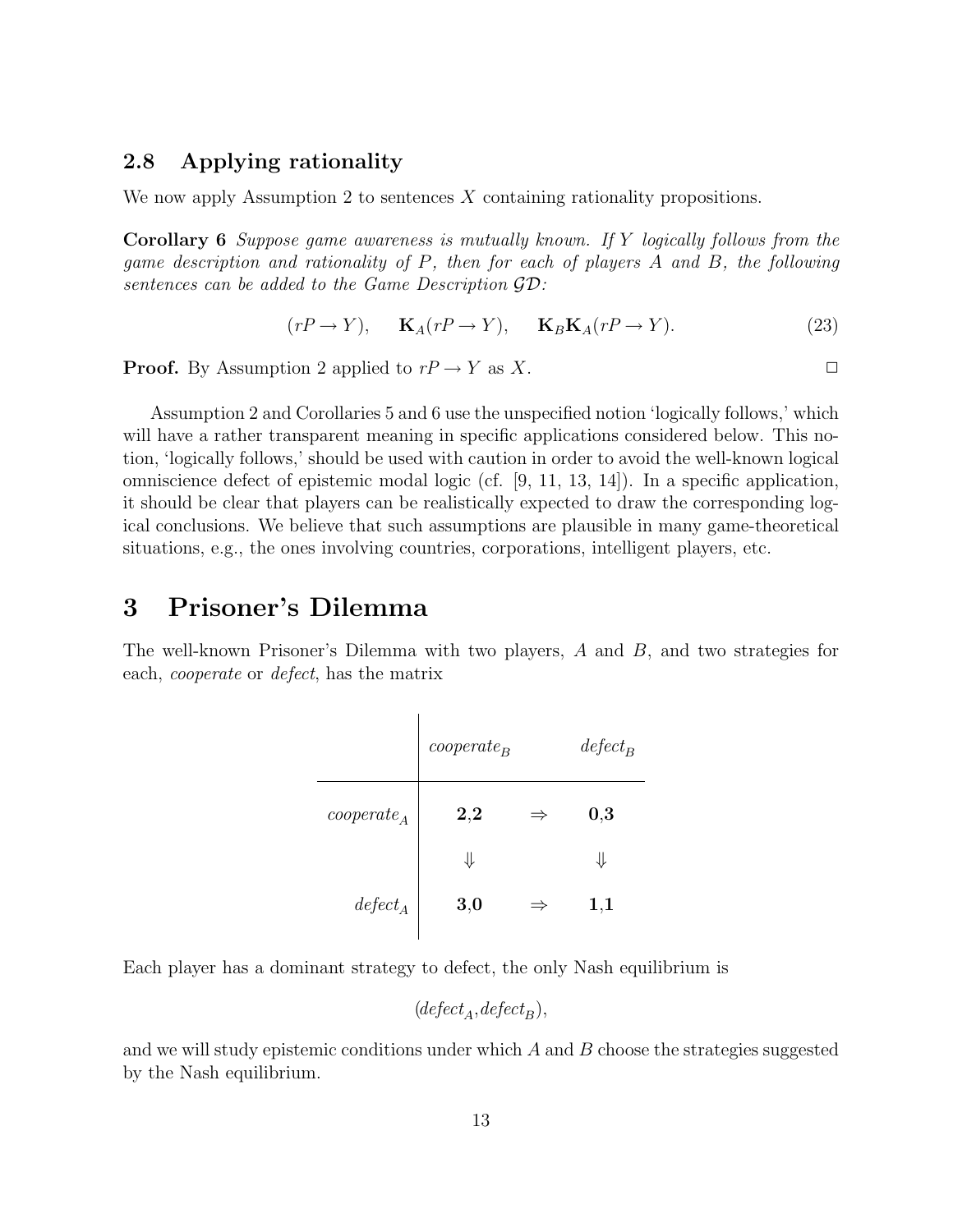**Theorem 1** In Prisoner's Dilemma, suppose game awareness is mutually known and both players are rational. Then,

i) Each of the players knows that he has to play his Nash equilibrium strategy 'defect.'

ii) None of the players necessarily knows that the other player should play 'defect,' nor do players necessarily know their own eventual payoffs.

iii) If, in addition, rationality of players is mutually known, then it is mutually known that both players should play their Nash equilibrium strategies, hence their eventual payoffs are mutually known as well.

Proof. The logical description of Prisoner's Dilemma will be based on epistemic modal logic of belief  $\mathsf{K}_2^r$  with two players A and B, and designated rationality propositions  $rA$  and rB. We define propositions:

 $c_A$  - A chooses to cooperate,  $d_A$  - A chooses to defect,  $c_B$  - B chooses to cooperate,  $d_B$  - B chooses to defect.

As in Section 2.6, 'best:s' denotes the proposition

the strategy associated with s gives the highest payoff for the corresponding player.

There will be two variants of the Rationality Assumptions  $R\mathcal{A}$ 's: the minimal one for (i) and (ii):

$$
\mathcal{RA} = \{rA, rB\},\
$$

and the maximal one for (iii):

$$
\mathcal{RA} = \{rA, rB, \mathbf{K}_A(rB), \mathbf{K}_B(rA)\}.
$$

Game Description  $\mathcal{GD}$  will be built step-by-step, with appropriate conclusions drawn at the proper stages.

From the rules of the game, it follows that each of the players has to choose one strategy. Let X be  $(c_A \vee d_A) \wedge (c_B \vee d_B)$ . So by Assumption 2, we add the following to  $\mathcal{GD}$ :

$$
\mathbf{K}_{A,B}(X), \quad \mathbf{K}_A \mathbf{K}_B(X), \quad \mathbf{K}_B \mathbf{K}_A(X). \tag{24}
$$

It follows from the matrix of preferences that

$$
c_B \to best: d_A, \quad d_B \to best: d_A, \quad c_A \to best: d_B, \quad d_A \to best: d_B. \tag{25}
$$

Material implications here are quite appropriate since we want only to rule out certain Boolean combinations of choices as not rational for a given player<sup>1</sup>.

<sup>&</sup>lt;sup>1</sup>We do not use counterfactuals here since for rational players, the game is decided by the order of preferences, which are mathematical facts about the game and do not seem to require a counterfactual approach. For a comprehensive account of counterfactuals in game theory, see [16, 17].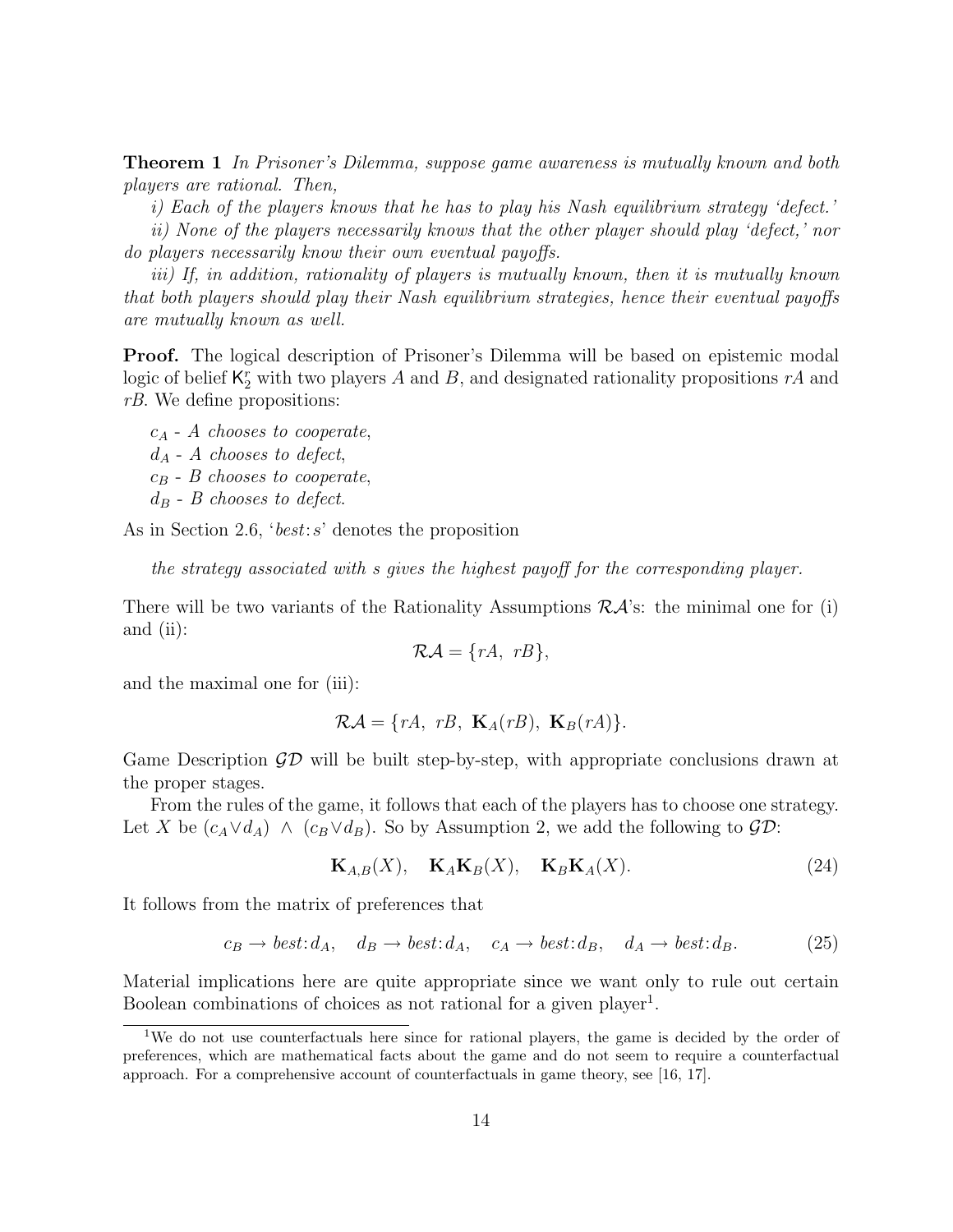By Assumption 2, we add  $(25)-(29)$  to  $\mathcal{GD}$ :

$$
\mathbf{K}_{A}(c_{B} \to best:d_{A}), \quad \mathbf{K}_{A}(d_{B} \to best:d_{A}), \tag{26}
$$

$$
\mathbf{K}_B \mathbf{K}_A(c_B \to best: d_A), \quad \mathbf{K}_B \mathbf{K}_A(d_B \to best: d_A). \tag{27}
$$

$$
\mathbf{K}_B(c_A \to best: d_B), \quad \mathbf{K}_B(d_A \to best: d_B), \tag{28}
$$

$$
\mathbf{K}_A \mathbf{K}_B(c_A \to best: d_B), \quad \mathbf{K}_A \mathbf{K}_B(d_A \to best: d_B). \tag{29}
$$

From  $(26) - (29)$ , in epistemic logic  $\mathsf{K}_2^r$  it follows that

$$
\mathbf{K}_{A}[(c_{B} \vee d_{B}) \to best:d_{A}], \quad \mathbf{K}_{B}\mathbf{K}_{A}[(c_{B} \vee d_{B}) \to best:d_{A}];
$$
  

$$
\mathbf{K}_{B}[(c_{A} \vee d_{A}) \to best:d_{B}], \quad \mathbf{K}_{A}\mathbf{K}_{B}[(c_{A} \vee d_{A}) \to best:d_{B}].
$$

Taking into account (24), we can conclude

$$
\mathbf{K}_A(\mathit{best}:d_A), \quad \mathbf{K}_B\mathbf{K}_A(\mathit{best}:d_A), \quad \mathbf{K}_B(\mathit{best}:d_B), \quad \mathbf{K}_A\mathbf{K}_B(\mathit{best}:d_B).
$$

By the conditions of (i),

$$
\mathcal{RA} = \{rA, rB\},\tag{30}
$$

we derive

$$
rA \wedge \mathbf{K}_A(\mathit{best}:d_A), \quad rB \wedge \mathbf{K}_B(\mathit{best}:d_B)
$$

which, by Assumption 1, yields

$$
d_A \quad \text{and} \quad d_B.
$$

This proves (i).

To establish (ii), we have to show that neither  $\mathbf{K}_{A}(d_{B})$  nor  $\mathbf{K}_{B}(d_{A})$  can be derived within the logical model of the game. We will show this using current assumptions  $(24)$ – (30). Indeed, in Figure 2 there is a Kripke model in which (24)–(30) are true and both  $\mathbf{K}_{A}(d_{B}), \mathbf{K}_{B}(d_{A})$  are false at the root node<sup>2</sup>.



Figure 2: Kripke countermodel for  $\mathbf{K}_{A}(d_{B})$ ,  $\mathbf{K}_{B}(d_{A})$ 

<sup>2</sup>An easy modification of this model covers the cases of major logics of knowledge S4 and S5 as well.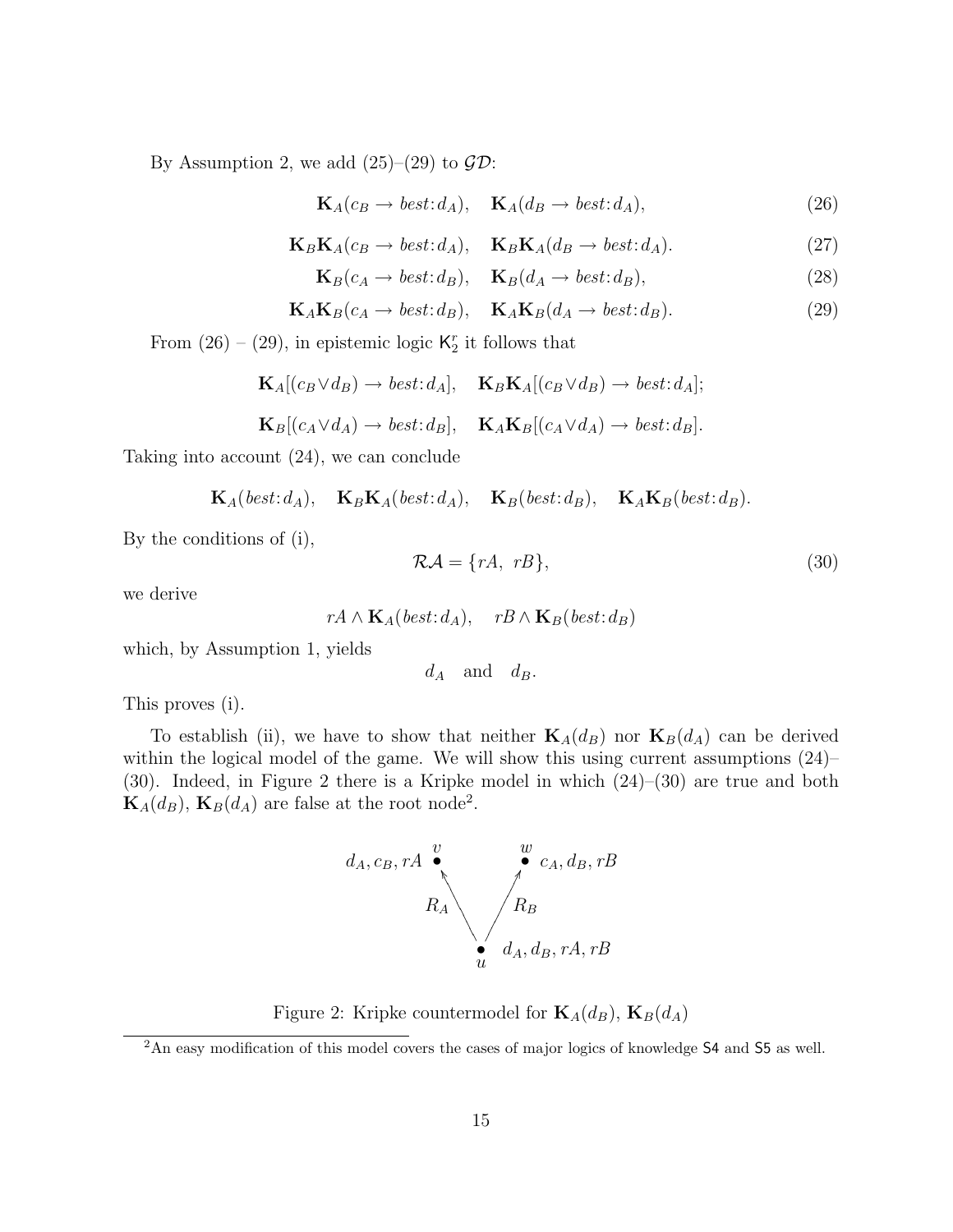There are three possible worlds in this model:  $u, v$ , and  $w$ , and two accessibility relations,  $R_A$  and  $R_B$ , associated with modalities  $\mathbf{K}_A$  and  $\mathbf{K}_B$  such that  $uR_Av$  and  $uR_Bw$ . Atoms  $best: d_A$  and  $best: d_B$  hold at all nodes. All other atomic propositions hold as shown in Figure 3. It is easy to see that  $K_2^r$  and  $(24)$ – $(30)$  are true at u whereas both  $\mathbf{K}_A(d_B)$  and  $\mathbf{K}_B(d_A)$  are false at u.

There is a clear epistemic reading of this model. The root node u represents the 'real world' at which both players are rational, strategy '*defect*' is the best rational choice for each player, and both A, B play 'defect.' In addition, there is a consistent world v deemed possible by A, at which B is not rational and chooses 'cooperate.' Likewise, B considers possible a consistent world w at which  $A$  is not rational and chooses '*cooperate*.'

(iii) It takes mutual knowledge of rationality to make players' choices and eventual payoffs known to both players: let us extend the Rationality Assumptions to

$$
\mathcal{RA} = \{rA, rB, \mathbf{K}_A(rB), \mathbf{K}_B(rA)\},\tag{31}
$$

and derive both  $\mathbf{K}_{A}(d_{B})$  and  $\mathbf{K}_{B}(d_{A})$ . As noted earlier,

 $\mathbf{K}_B \mathbf{K}_A(\text{best}:d_A)$  and  $\mathbf{K}_A \mathbf{K}_B(\text{best}:d_B)$ .

Together with (31), this yields

$$
\mathbf{K}_B[rA \wedge \mathbf{K}_A(\mathit{best}:d_A)] \quad \text{and} \quad \mathbf{K}_A[rB \wedge \mathbf{K}_B(\mathit{best}:d_B)],
$$

hence, by  $(5)$  and  $(22)$ ,

$$
\mathbf{K}_B\{[rA\wedge\mathbf{K}_A(\mathit{best}:d_A)] \rightarrow d_A\} \quad \text{and} \quad \mathbf{K}_A\{[rB\wedge\mathbf{K}_B(\mathit{best}:d_B)] \rightarrow d_B\},\
$$

therefore

$$
\mathbf{K}_B(d_A) \quad \text{and} \quad \mathbf{K}_A(d_B).
$$

 $\Box$ 

Note that in this paradigmatic game-theoretical scenario, our logic-based approach provides a finer-grained analysis. We have established that, in addition to the minimal requirements of mutual knowledge of game awareness, rationality alone suffices for the players to know (and play) their Nash strategies. We have demonstrated that these epistemic assumptions are, however, not sufficient for the players to know *each other's* Nash strategies and their own eventual payoffs; cross-knowledge of rationality is needed to achieve both. These observations seem consistent with our intuition about this game, but within the logical model, we are now able to rigorously establish these epistemic properties.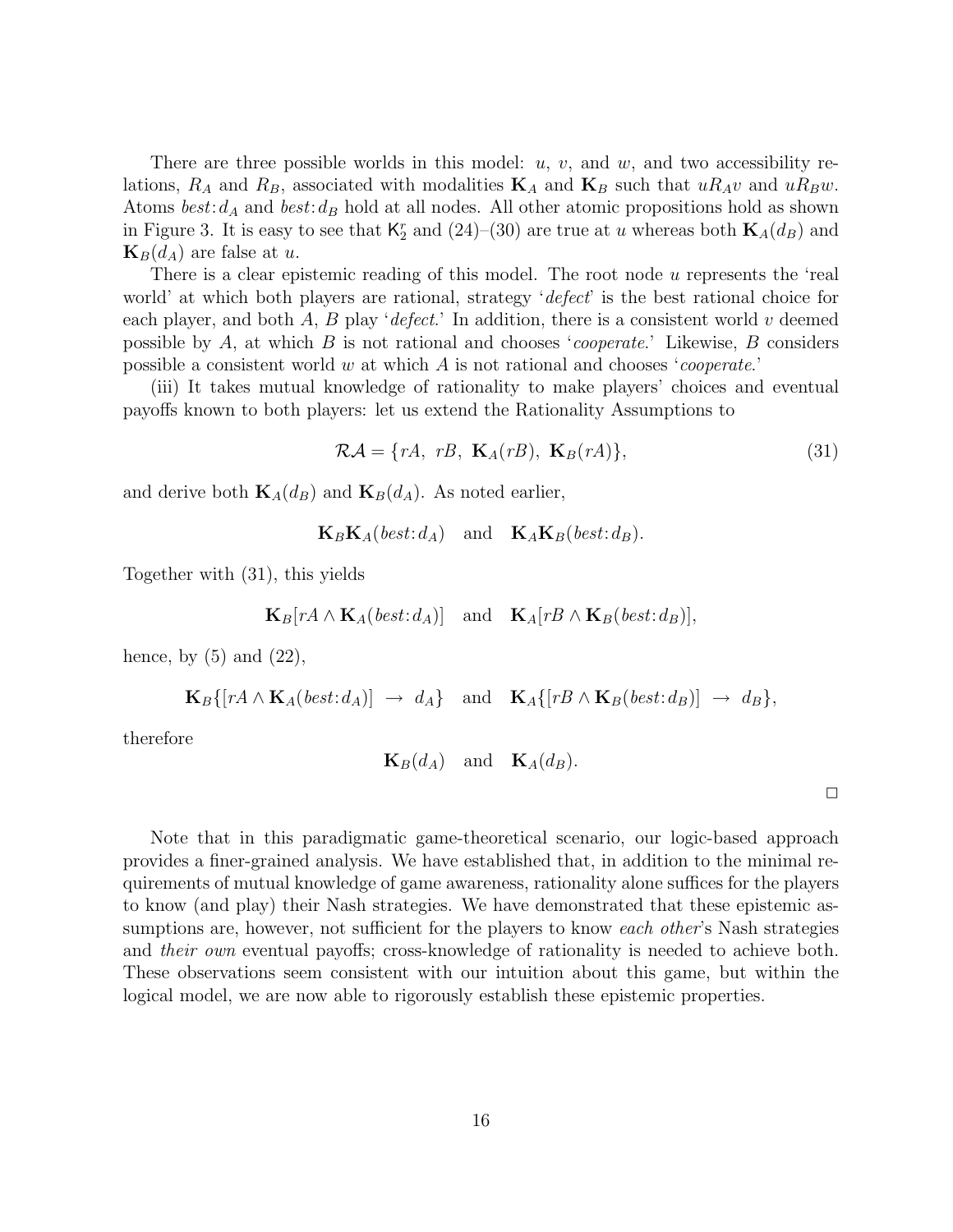# 4 War and Peace Dilemma

Imagine two neighbouring countries: a big, powerful B with a history of expansion, and a small country S which wants to remain independent. Each player has the choice to wage war or to keep peace. The best outcome for both countries is peace. However, if both countries wage war, then  $B$  wins easily and  $S$  loses everything, which is the second-best outcome for B and the worst for S. In situation  $(var_B, peace_S)$ , B loses internationally, which is the second-best outcome for S. In (peace  $_B$ , wars), B's government loses its national support, which is the worst outcome for B and the second worst for S.

|           | $\mathit{war}_S$ |               | $peace_S$ |
|-----------|------------------|---------------|-----------|
| $war_B$   | 2,0              | $\Rightarrow$ | 1,2       |
|           | ⇑                |               | ⇓         |
| $peace_B$ | 0,1              | $\Rightarrow$ | 3,3       |

There is one Nash equilibrium, ( $peace_B$ ,  $peace_S$ ), consisting of the best outcomes for both players. It might look as though they should both play accordingly. However, such a prediction is not well-founded unless certain epistemic conditions are met.

Theorem 2 In the War and Peace Dilemma, suppose game awareness is mutually known and the players are rational. Then

i) S chooses 'peace,' but B does not necessarily choose 'peace.'

ii) If, in addition, the rationality of S is known to B, then B chooses 'peace' as well. However, S does not necessarily know that B chooses 'peace.'

iii) If the rationality of players is mutually known, both players know that each chooses 'peace.'

#### Proof.

For items (i)–(ii), the reasoning can be carried in a K-based logic of belief, whereas for (iii), we will reason in a T-based logic of knowledge.

Let us begin with (i). Informally, only  $S$  has the dominant strategy, peace<sub>S</sub>, whereas B lacks one, hence the choice of B actually depends on B's expectations of S's move. Let us analyze this game in the epistemic logic  $K_2^r$  with two modalities,  $\mathbf{K}_B$  and  $\mathbf{K}_S$ , and propositions  $rB$  and  $rS$  for rationality assertions. We define propositions:

 $w_B$  - B chooses to wage war,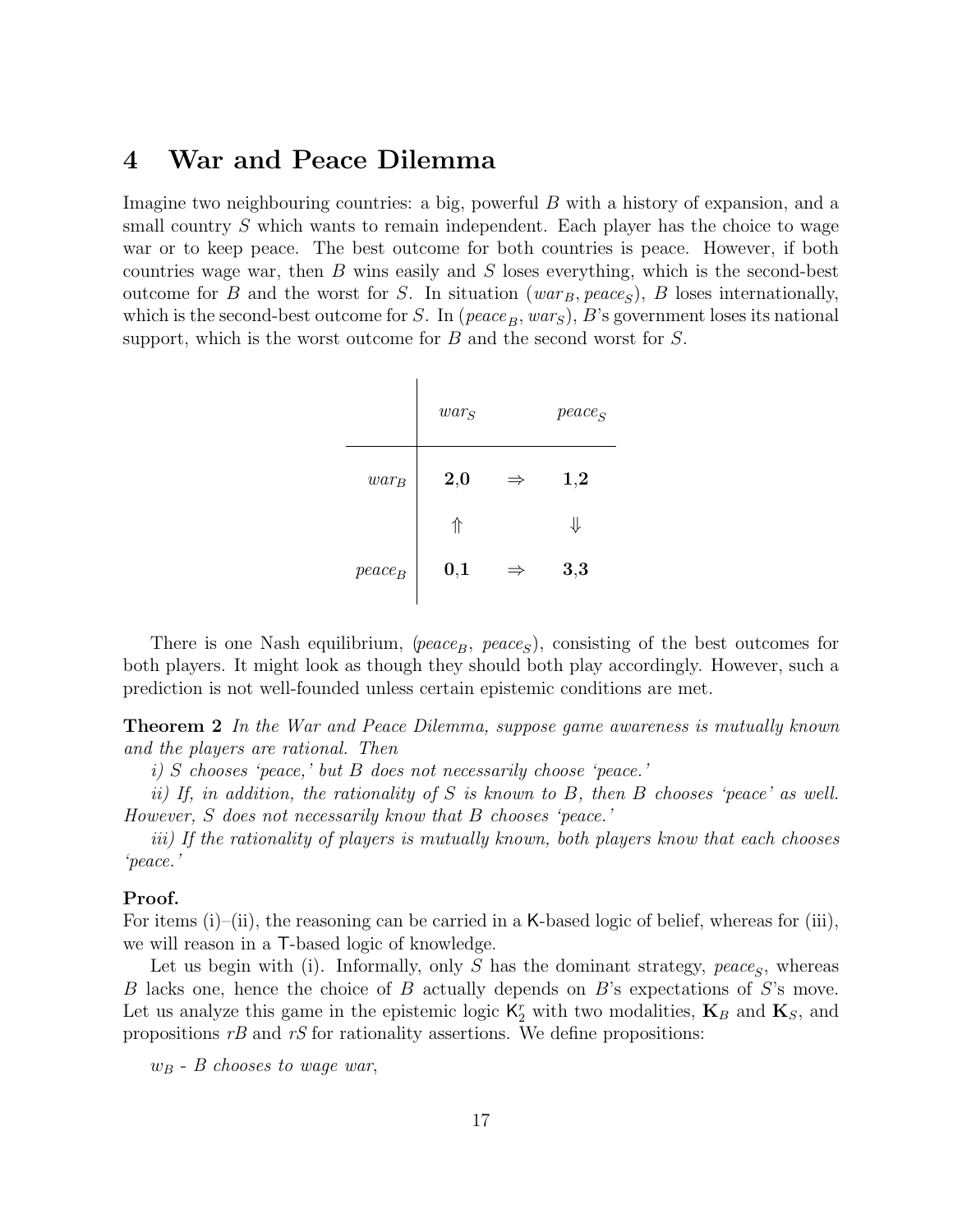$p_B$  - B chooses to keep peace,  $w_S$  - S chooses to wage war,  $p_S$  - S chooses to keep peace.

For (i) we consider the Rationality Assumption

$$
\mathcal{RA} = \{rB, \ rS\}.\tag{32}
$$

As before, let X be  $(w_B \vee p_B) \wedge (w_S \vee p_S)$ . By Assumption 2, we assign the following to  $\mathcal{GD}$ :

$$
\mathbf{K}_{B,S}(X), \quad \mathbf{K}_B \mathbf{K}_S(X), \quad \mathbf{K}_S \mathbf{K}_B(X). \tag{33}
$$

It also follows from the rules of the game that given either  $w_B$  or  $p_B$ , the best choice for S would be  $p_S$ . By Assumption 2, the following is added to  $\mathcal{GD}$ :

$$
\mathbf{K}_{S}(w_{B} \to best:p_{S}), \quad \mathbf{K}_{S}(p_{B} \to best:p_{S}), \tag{34}
$$

$$
\mathbf{K}_B \mathbf{K}_S(w_B \to best: p_S), \quad \mathbf{K}_B \mathbf{K}_S(p_B \to best: p_S). \tag{35}
$$

For B, the story is different, and the following should be added to  $\mathcal{GD}$ :

$$
\mathbf{K}_B(w_S \to best:w_B), \quad \mathbf{K}_B(p_S \to best:p_B), \tag{36}
$$

$$
\mathbf{K}_S \mathbf{K}_B(w_S \to best; w_B), \quad \mathbf{K}_S \mathbf{K}_B(p_S \to best; p_B). \tag{37}
$$

From (34) and (35),

$$
\mathbf{K}_{S}[(w_{B} \vee p_{B}) \to best : p_{S}], \quad \mathbf{K}_{B} \mathbf{K}_{S}[(w_{B} \vee p_{B}) \to best : p_{S}],
$$

and, by (33),

 $$ 

By (32),

 $rS \wedge \mathbf{K}_S(\text{best}:p_S),$ 

which, by (5) yields

 $p_S$ .

To settle (i), we show that  $p_B$  is not derivable from (32)–(37). This can be demonstrated by constructing a Kripke model such that  $(32)$ – $(37)$  hold, but  $\mathbf{K}_B(p_B)$  does not hold at the root node in this model. Such a model is given in Figure  $3^3$ .

The model has two nodes u and v. Accessibility relation  $R<sub>S</sub>$  is empty and  $R<sub>B</sub>$  is such that  $uR_Bv$ . One can see that (32)–(37) hold at u, but  $p_B$  does not hold at u. An epistemic reading of this model is that  $B$  deems possible a world  $v$  in which  $S$  is not rational and chooses  $w<sub>S</sub>$  despite the fact that the best strategy for S is  $p<sub>S</sub>$ . Hence B does not know that S chooses 'peace' and does not have to choose  $p_B$  himself. This completes (i).

<sup>3</sup>The same model with modifications works for other major epistemic logics, e.g., S4 and S5.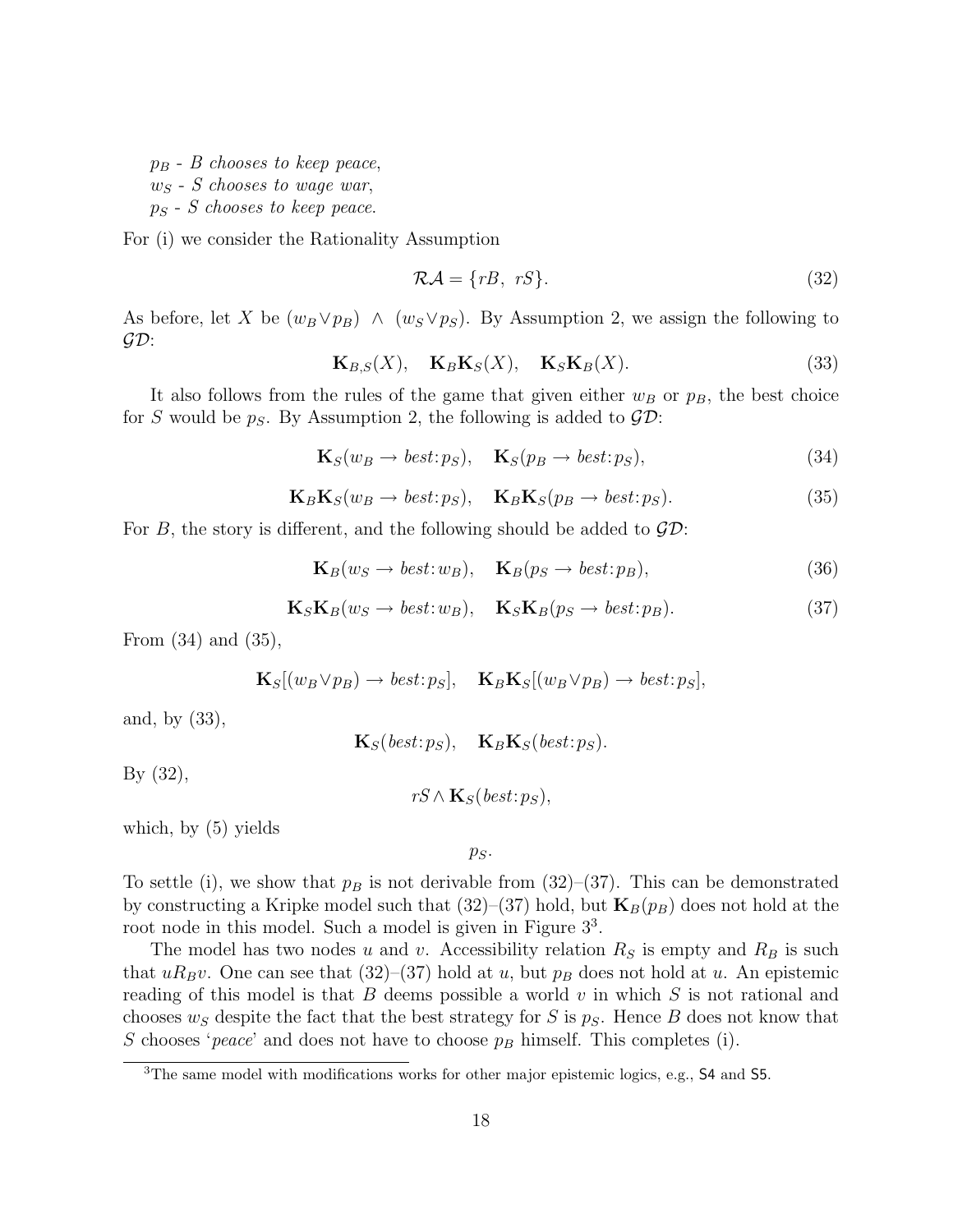$$
\begin{array}{ll}\n\overset{v}{\bullet} & rB, \text{ best}: w_B, \text{ best}: p_S, \text{ w}_B, \text{ w}_S \\
\Bigg\downarrow R_B & \\
\overset{\bullet}{u} & rB, \text{ rS, best}: p_B, \text{ best}: p_S, \text{ w}_B, \text{ p}_S\n\end{array}
$$

Figure 3: Kripke countermodel for  $\mathbf{K}_B(p_B)$ 

(ii) We now extend the Rationality Assumption by adding the condition that  $B$  knows that  $S$  is rational.

$$
\mathcal{RA} = \{rB, \ rS, \ \mathbf{K}_B(rS)\}.\tag{38}
$$

Together with earlier established  $\mathbf{K}_B \mathbf{K}_S(\mathit{best:} p_S)$ , this yields

$$
\mathbf{K}_B[rS \wedge \mathbf{K}_S(\mathit{best}:p_S)].
$$

From  $(5)$  and  $(22)$ ,

$$
\mathbf{K}_B\{rS \rightarrow [\mathbf{K}_S(\mathit{best}:p_S) \rightarrow p_S]\},\
$$

and, by reasoning in epistemic logic,

 $\mathbf{K}_B(p_S)$ .

From (33),

and, from (38),

 $rB \wedge \mathbf{K}_B(\text{best}:p_B).$ 

 $\mathbf{K}_B(\text{best}:p_B),$ 

By  $(5)$ ,

 $p_B$ .

We now verify that from (33)–(38), it does not follow that  $\mathbf{K}_{S}(p_{B})$ , i.e., S still can be unaware of B's intension to play  $p_B$ .

$$
\begin{array}{ll}\n\overset{v}{\bullet} & rS, \text{ best: } p, \text{ best: } p, \text{ w}, \text{ p} \text{ s} \\
R_S & \\
rB, \text{ rS, best: } p, \text{ best: } p, \text{ p}, \text{ p}\text{ s}\n\end{array}
$$

Figure 4: Kripke countermodel for  $\mathbf{K}_{S}(p_{B})$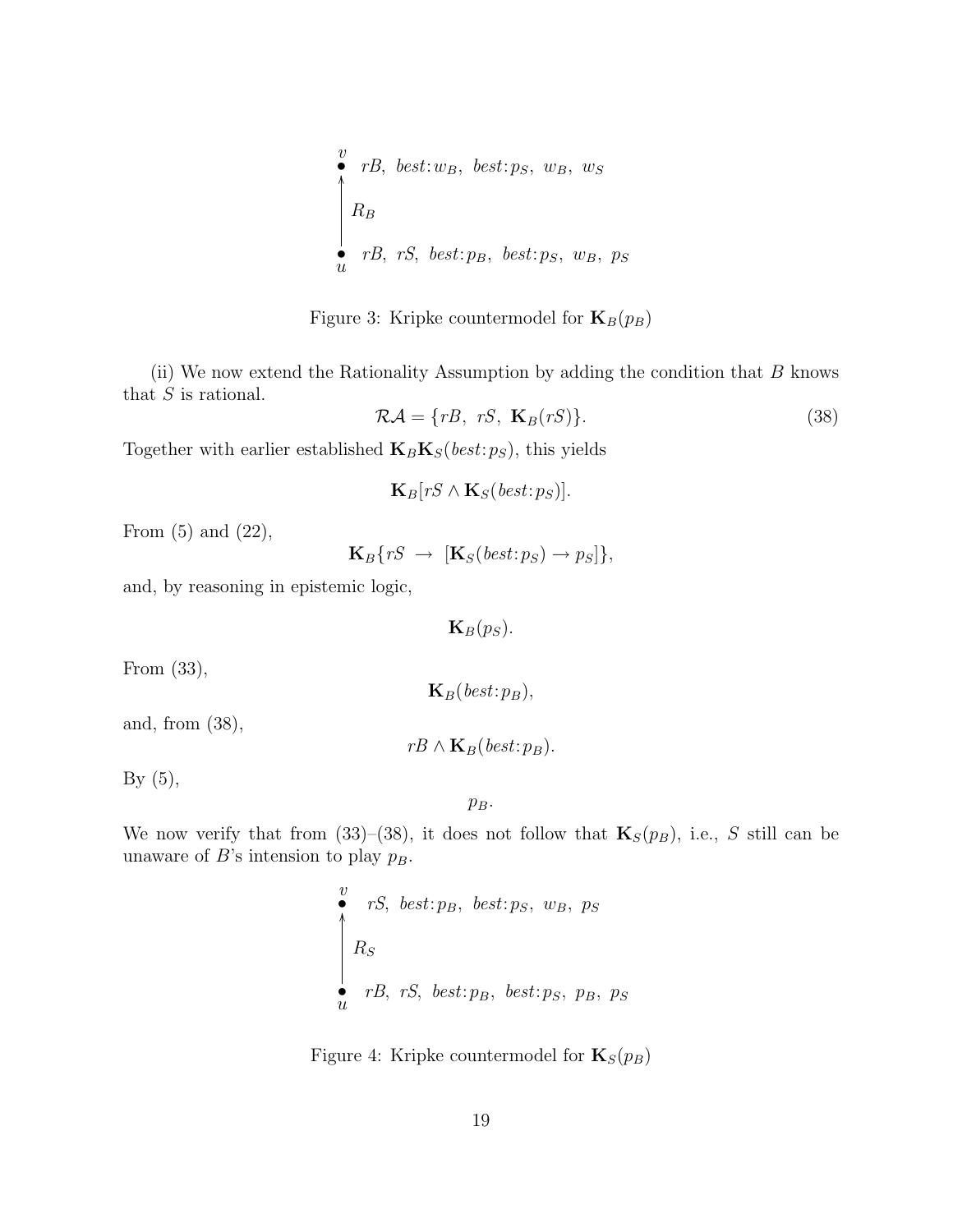The corresponding Kripke model is given in Figure  $4^4$ . Again, in this model,  $(33)$ – $(38)$ hold and  $\mathbf{K}_{S}(p_{B})$  does not hold at u. Informally, for S there is a possible world v in which B is not rational and chooses  $w_B$  despite the fact that B's rational choice there is  $p_B$ . Hence S does not know  $p_B$ .

(iii) Finally, we add the last remaining condition  $S$  knows that  $B$  is rational' to the Rationality Assumption:

$$
\mathcal{RA} = \{rB, \ rS, \ \mathbf{K}_B(rS), \ \mathbf{K}_S(rB)\}.\tag{39}
$$

Since we have already derived  $\mathbf{K}_B(p_S)$ , it remains to derive  $\mathbf{K}_S(p_B)$ .

It follows from the rules of the game that given  $p<sub>S</sub>$ , the choice  $w<sub>B</sub>$  is not the best one for B and, by  $(22)$ , it is known to S:

$$
\mathbf{K}_S(p_S \to \neg best \colon w_B). \tag{40}
$$

On the other hand, by Corollary 4,

$$
\mathbf{K}_S[rB \to (\neg best: w_B \to \neg w_B)].\tag{41}
$$

Combining (40) and (41), we get

$$
\mathbf{K}_S[rB \rightarrow (p_S \rightarrow \neg w_B)]
$$

hence

$$
\mathbf{K}_S[rB \rightarrow (p_S \rightarrow p_B)]
$$

and

$$
[\mathbf{K}_S(rB) \wedge \mathbf{K}_S(p_S)] \rightarrow \mathbf{K}_S(p_B).
$$

By (3), we add to  $\mathcal{GD}$ 

$$
p_S \rightarrow \mathbf{K}_S(p_S). \tag{42}
$$

Since  $p<sub>S</sub>$  holds, by (42),

 $\mathbf{K}_{S}(p_{S}).$ 

By (39),  $\mathbf{K}_{S}(rB)$  also holds and we derive the desired

 $\mathbf{K}_{S}(p_{B}).$ 

Note that the proof of (iii) above relies on Awareness Principle (8). An alternative proof which does not rely on  $(8)$  is given in Theorem 3.

In the War and Peace Dilemma, our logical analysis shows that despite the fact that a) for both countries, the best choice is 'peace';

<sup>4</sup>This model can be easily modified to cover S4 and S5 cases as well.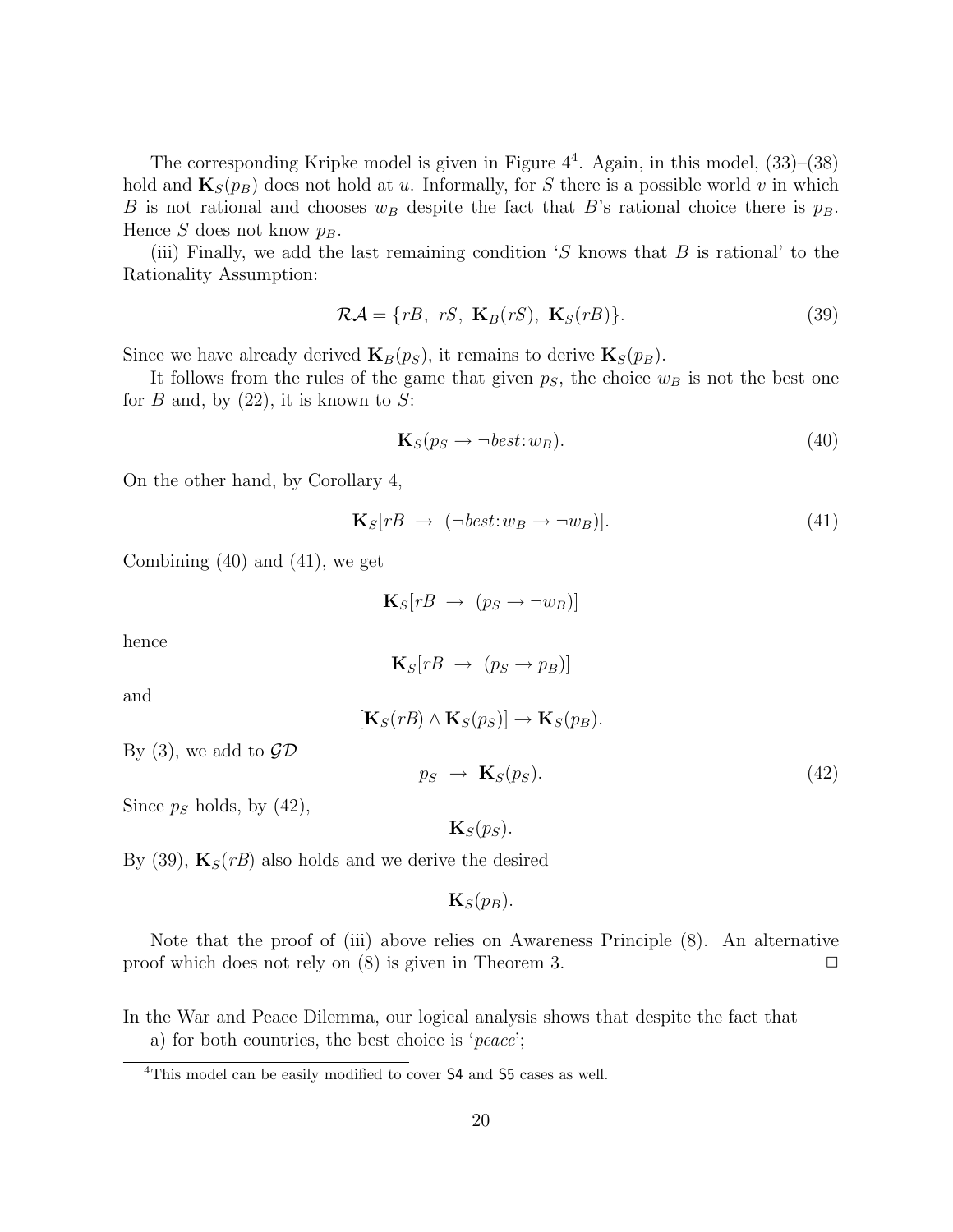- b) it is the only Nash equilibrium in the game;
- c) both countries behave rationally;

to secure the Nash equilibrium outcome, an additional epistemic condition should be met: the big country should know that its small neighbour will behave rationally. Even this is not good enough: to avoid unnecessary military expenses, the small country should know that the big country will behave rationally and therefore will not wage war.

In the following section, we study general epistemic conditions under which players know that each is playing his Nash strategy.

## 5 Nash equilibrium in strategic-form games

The following theorem shows that in strategic-form games, for any number of players and strategies, epistemic conditions for Nash equilibria do not grow beyond the minimal requirements of mutual knowledge of game awareness and mutual knowledge of rationality. In particular, no common knowledge of rationality is necessary.

**Theorem 3** Sufficient epistemic conditions, under which Nash equilibria in non-cooperative strategic-form one-shot games is justified to all players, is mutual knowledge of both game awareness and rationality of players. Knowledge properties required for players do not exceed principles adopted for the logic T.

**Proof.** To simplify our reasoning, let us assume first that the game has a unique Nash equilibrium and that for each player, all his payoffs are different. These assumptions place the game inside the scope of Awareness Principle (8) and Corollary 3.

Informally, since the game is known, each player knows that each player's rationality rules out, given other players' moves, all outcomes which do not yield the max payoff in these conditions. The fact that these outcomes are ruled out is known to each player by mutual knowledge of rationality. An outcome which survives this test yields max payoffs for each player, given other players' moves, which is exactly the definition of a Nash equilibrium.

Let  $r_i$  stand for

player i is rational,

 $s_i^j$  $\frac{j}{i}$  for

i-th player should choose strategy j,

 $best: s_i^j$  $\frac{j}{i}$  for

strategy j yields the highest payoff for player i,

and  $e_i$  for

player i should choose his Nash equilibrium strategy.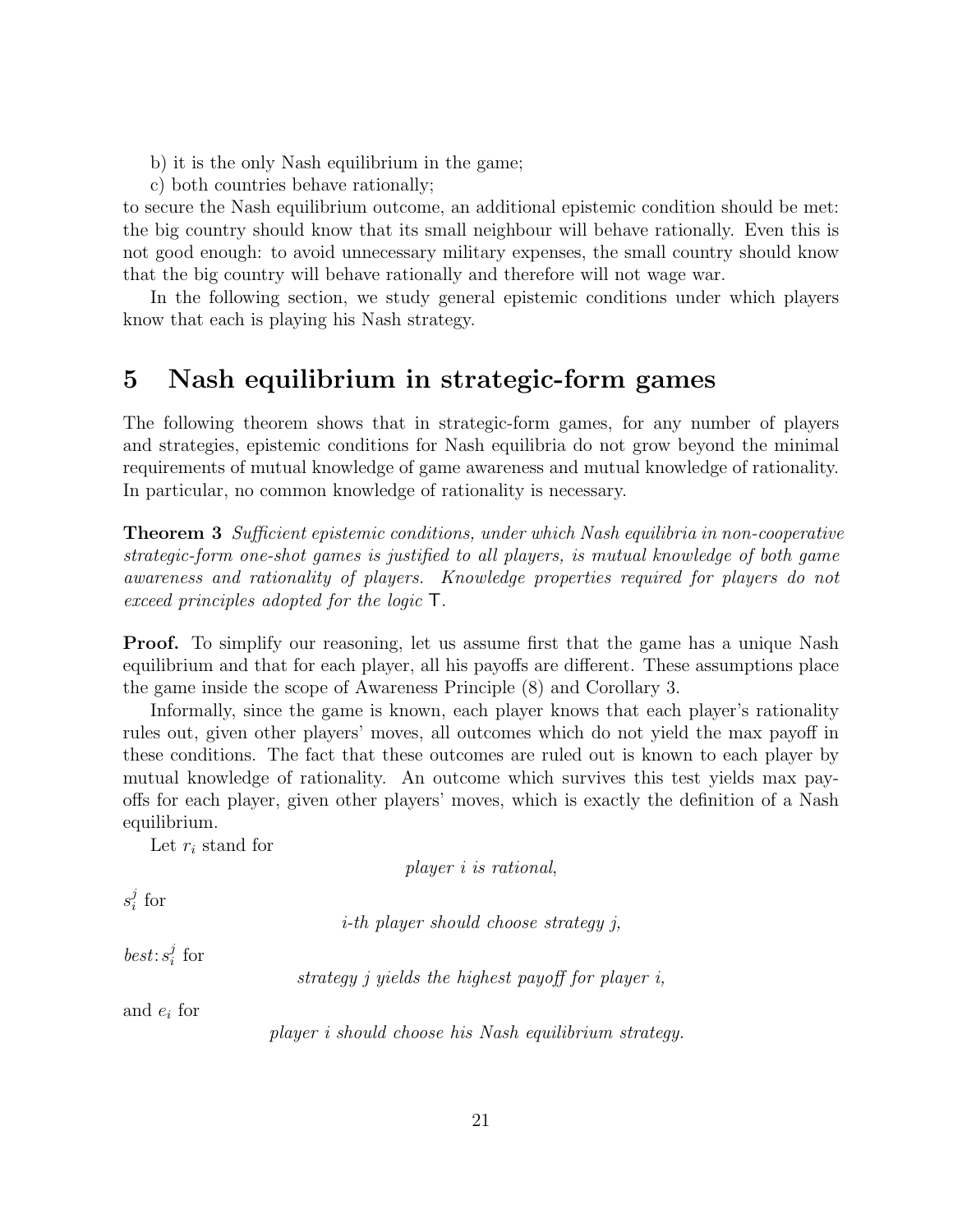In our logical model, the Rationality Assumption  $R\mathcal{A}$  is

$$
\mathcal{RA} = \{r_i, \ \mathbf{K}_m(r_i) \mid \text{for all } m, i = 1, 2, \dots, n\}.
$$

Our goal is to demonstrate that in the logical model corresponding to the game,

$$
\mathbf{K}_{\{1,2,\ldots,n\}}(e_1 \wedge e_2 \wedge \ldots \wedge e_n),
$$

i.e., that  $\mathbf{K}_m(e_i)$  for all  $m, i \in \{1, 2, ..., n\}$ .

**Lemma 1** Let  $j_1, j_2, \ldots, j_n$  be strategies for players  $1, 2, \ldots, n$  respectively such that for at least one player m, strategy  $j_m$  does not yield the highest payoff, given all other strategies from  $j_1, j_2, \ldots, j_n$ . Then for all  $i = 1, 2, \ldots, n$ ,

$$
\mathbf{K}_i[\neg(s_1^{j_1}\wedge s_2^{j_2}\wedge \ldots \wedge s_n^{j_n})].
$$

**Proof.** Without loss of generality, suppose the outcome  $j_1, j_2, \ldots, j_n$  is not optimal for Player 1. Then

$$
(s_2^{j_2} \wedge \ldots \wedge s_n^{j_n}) \rightarrow \neg best : s_1^{j_1} \tag{44}
$$

follows from the rules of the game without any epistemic assumptions and, by Assumption 2,

$$
\mathbf{K}_{i}[(s_{2}^{j_{2}}\wedge\ldots\wedge s_{n}^{j_{n}}) \rightarrow \neg best:s_{1}^{j_{1}}].
$$
\n(45)

By Corollary 4,

$$
\mathbf{K}_i[r_1 \ \to \ (\neg best : s_1^{j_1} \to \neg s_1^{j_1})].\tag{46}
$$

Combining (45) and (46), we get

$$
\mathbf{K}_i[r_1 \rightarrow \neg(s_1^{j_1} \wedge s_2^{j_2} \wedge \ldots \wedge s_n^{j_n})].
$$

By (43),

$$
\mathbf{K}_i[\neg(s_1^{j_1}\wedge s_2^{j_2}\wedge \ldots \wedge s_n^{j_n})],
$$

which completes the proof of Lemma 1.

This proof relies on Awareness Principle (8). We now present an alternative proof of Lemma 1 which does not use (8) and is a more direct formalization of the usual gametheoretical reasoning about strategic-form games. The solution uses reasoning about knowledge of players after the game, when all the moves become known. The idea of the proof is to establish that if a player knows before the game that he will know after the game that a given choice of his own strategy is not rational, he is not going to play this strategy.

For each  $i = 1, 2, ..., n$ , let  $\mathbf{K}_i^1$  be an additional knowledge operator of player i after the game is played (we say, at instant 1, meaning that instant 0 corresponds to the moment of time just prior to the game)<sup>5</sup>. We assume some natural properties of  $\mathbf{K}_i^1$ :

 $5$ Time-stamped knowledge modalities were considered, e.g., in [12].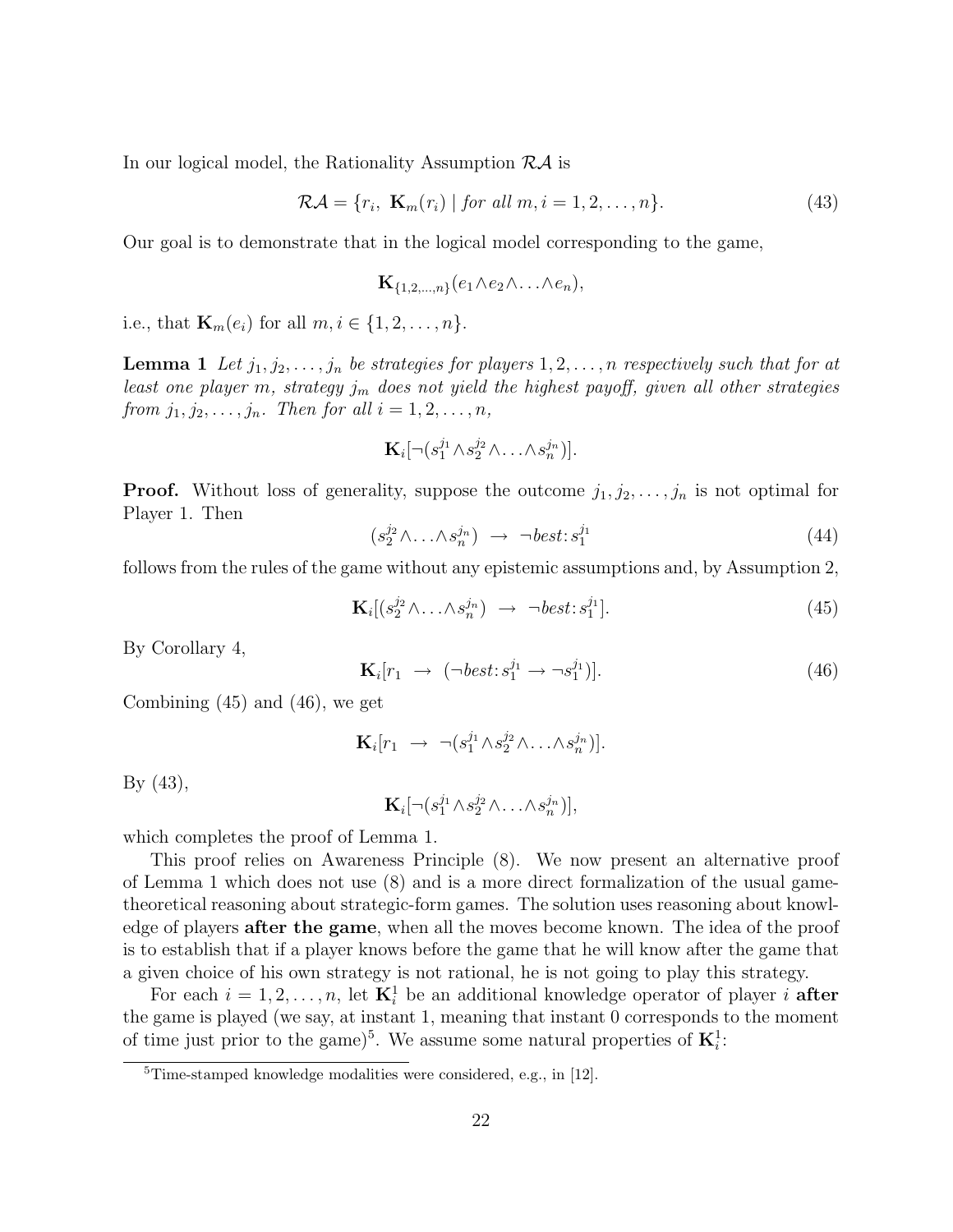• Each  $\mathbf{K}_i^1$  is a T-style modality, e.g., it is factive  $\mathbf{K}_i^1(F) \to F$ , and this is known to each player: for each  $m, i = 1, 2, \ldots, n$ ,

$$
\mathbf{K}_m[\mathbf{K}_i^1(F) \to F].\tag{47}
$$

• Knowledge does not disappear in time, and this is known to each player: for each  $m, i = 1, 2, \ldots, n,$ 

$$
\mathbf{K}_m[\mathbf{K}_i(F) \to \mathbf{K}_i^1(F)].
$$
\n(48)

• Players know all moves after the game, and this is known to each player: for each  $l, m, i = 1, 2, \ldots, n,$ 

$$
\mathbf{K}_m[s_i^{j_i} \to \mathbf{K}_l^1(s_i^{j_i})] \quad \text{and} \quad \mathbf{K}_m[(\neg s_i^{j_i}) \to \mathbf{K}_l^1(\neg s_i^{j_i})]. \tag{49}
$$

Since (44) follows from the rules of the game, by Assumption 2,

$$
\mathbf{K}_i \mathbf{K}_1[(s_2^{j_2} \wedge \ldots \wedge s_n^{j_n}) \rightarrow \neg best : s_1^{j_1}]
$$

and, by (48),

$$
\mathbf{K}_i \mathbf{K}_1^1 [(s_2^{j_2} \wedge \ldots \wedge s_n^{j_n}) \rightarrow \neg best : s_1^{j_1}]
$$
\n
$$
(50)
$$

hence, by modal logic,

$$
\mathbf{K}_i[\mathbf{K}_1^1(s_2^{j_2}\wedge\ldots\wedge s_n^{j_n}) \rightarrow \mathbf{K}_1^1(\neg best:s_1^{j_1})].
$$

By (49) and modal logic,

$$
\mathbf{K}_i[(s_2^{j_2}\wedge \ldots \wedge s_n^{j_n}) \rightarrow \mathbf{K}_1^1(s_2^{j_2}\wedge \ldots \wedge s_n^{j_n})],
$$

therefore

$$
\mathbf{K}_i[(s_2^{j_2}\wedge\ldots\wedge s_n^{j_n}) \rightarrow \mathbf{K}_1^1(\neg best:s_1^{j_1})].
$$

By  $\mathcal{R}A$ , player i knows that 1 is rational,  $\mathbf{K}_i(r_1)$ , hence

$$
\mathbf{K}_i\{(s_2^{j_2}\wedge\ldots\wedge s_n^{j_n}) \rightarrow [r_1\wedge \mathbf{K}_1^1(\neg best:s_1^{j_1})]\}.
$$

By an appropriate time-stamped version of Corollary 2 and Assumption 2,

$$
\mathbf{K}_i\{[r_1\wedge\mathbf{K}_1^1(\neg\text{best}:s_1^{j_1})]\rightarrow\ \mathbf{K}_1^1(\neg s_1^{j_1})\}
$$

hence

$$
\mathbf{K}_i[(s_2^{j_2}\wedge\ldots\wedge s_n^{j_n}) \rightarrow \mathbf{K}_1^1(\neg s_1^{j_1})],
$$

and, by (47),

$$
\mathbf{K}_i[(s_2^{j_2}\wedge\ldots\wedge s_n^{j_n}) \rightarrow \neg s_1^{j_1}].
$$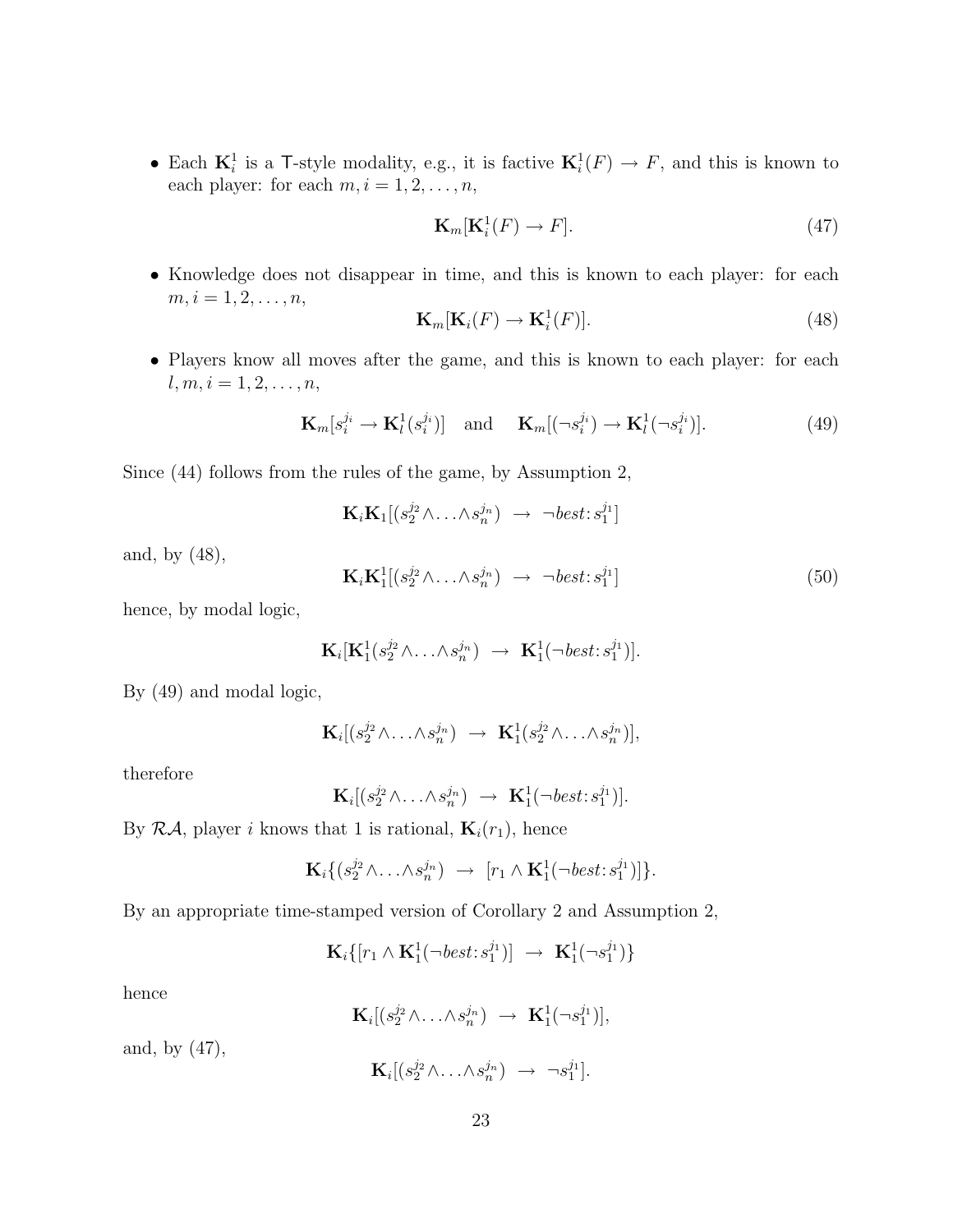By modal logic, this implies

$$
\mathbf{K}_i[\neg(s_1^{j_1}\wedge s_2^{j_2}\wedge \ldots \wedge s_n^{j_n})],
$$

which completes the alternative proof of Lemma 1.

To complete the proof of Theorem 3, we notice that  $\mathbf{K}_i[\neg(s_1^{j_1}\wedge s_2^{j_2}\wedge \ldots \wedge s_n^{j_n})]$  for each  $i = 1, 2, \ldots, n$  and for each outcome  $j_1, j_2, \ldots, j_n$  which is not a Nash equilibrium. Since each player knows a priori that one of the outcomes should occur, each player is left with the knowledge that everyone had chosen his Nash equilibrium strategy: for each  $i = 1, 2, \ldots, n$ ,

$$
\mathbf{K}_i^0(e_1 \wedge e_2 \wedge \ldots \wedge e_n).
$$

If the game contains several Nash equilibria, each player knows the disjunction of outcomes corresponding to Nash equilibria; this is as far as rationality alone can carry us.

If the game does not have Nash equilibrium in pure strategies, then mutual knowledge of rationality rules out all possible outcomes as not rational for at least one of the players. Here, rationality as a condition on pure strategies leads to an inconsistent set of assumptions.  $\Box$ 

The proof of Theorem 3 provides a non-circular epistemic justification of Nash equilibrium in strategic-form games. It may be regarded as an argument against the well-known opinion that justification of Nash equilibrium strategies in strategic-form games requires circular-style reasoning.

Aumann & Brandenburger's 1995 paper [3] established that mutual knowledge of the game and rationality, along with some other epistemic assumptions, is sufficient for Nash equilibrium for mixed strategies; their proof is set-theoretical and uses partitions of state space, which is usually associated with S5-style epistemic logic in the background with positive and negative introspection principles required.

### 6 Epistemic analysis of Backward Induction

Figure 5 illustrates the centipede game suggested by Rosenthal, 1982, [15] and studied in an epistemic context by Aumann, 1995 [2]. Player A makes moves at nodes 1, 3, and 5, player B at nodes 2 and 4. Each player has the option of moving across or down, with indicated payoffs

> m  $\boldsymbol{n}$

where the first component, m, is A's payoff, and the second component, n, is the payoff for B. The game starts at node 1.

The classic backward induction solution (BI) predicts playing down at each node. Indeed, at node 5, player  $A$ 's rational choice is down. Player  $B$  is certainly aware of this

 $\Box$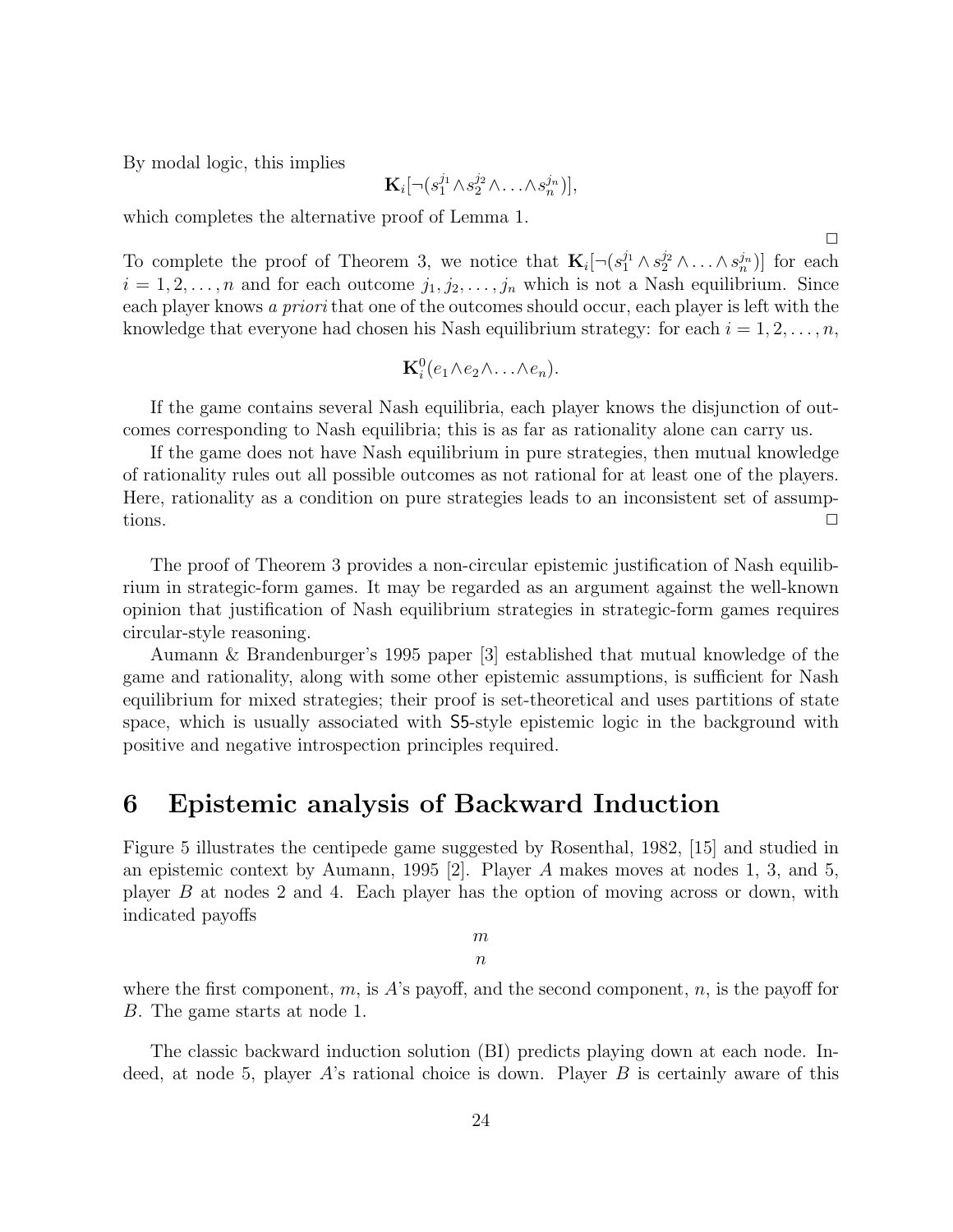

Figure 5: Centipede game

and, anticipating A's rationally playing down at 5, would himself play down at 4. Player A understands this too, and would opt down at 3 seeking a better payoff, etc. The backward induction solution is the unique Nash equilibrium of this game.

The question we try to address now is what are the epistemic conditions under which rational players A and B know that they have to play down at each node. As usual, we routinely assume mutual knowledge of game awareness and concentrate on tracking knowledge of rationality. This is a well-known issue (cf.  $[2, 4, 5, 19]$ ) and classical analysis states that it takes common knowledge of players' rationality (or, at least, as many levels of knowledge as there are moves in the game) to justify BI.

In this chapter, we will try to revise this perception: we argue that the minimal assumptions of mutual (first-level) knowledge of game awareness and rationality suffices for intelligent players to justify backward induction in the centipede game in Figure 5, as well as in any finite extensive-form game with perfect information.

### 6.1 Solution of the centipede game

We will devise a derivation in which the tower of knowledge operators does not pile up.

Theorem 4 In the centipede game, first-level mutual knowledge of game awareness and rationality implies backward induction. Knowledge properties required for players do not exceed principles adopted for the logic of knowledge T.

**Proof.** Let us first consider an informal solution. Imagine an intelligent player  $P \in \{A, B\}$ who is perfectly capable of calculating the backward induction solution BI and payoff function at each node. Then  $P$  proves a small theorem:

$$
Rational\ players\ play\ BI.
$$
\n
$$
(51)
$$

Indeed,  $P$  supposes otherwise, assumes that both  $A$  and  $B$  are rational, but that someone would not play according to BI.  $P$  considers the latest node  $l$  at which some player,  $X$ , would deviate from BI. This cannot be node 5, since BI is the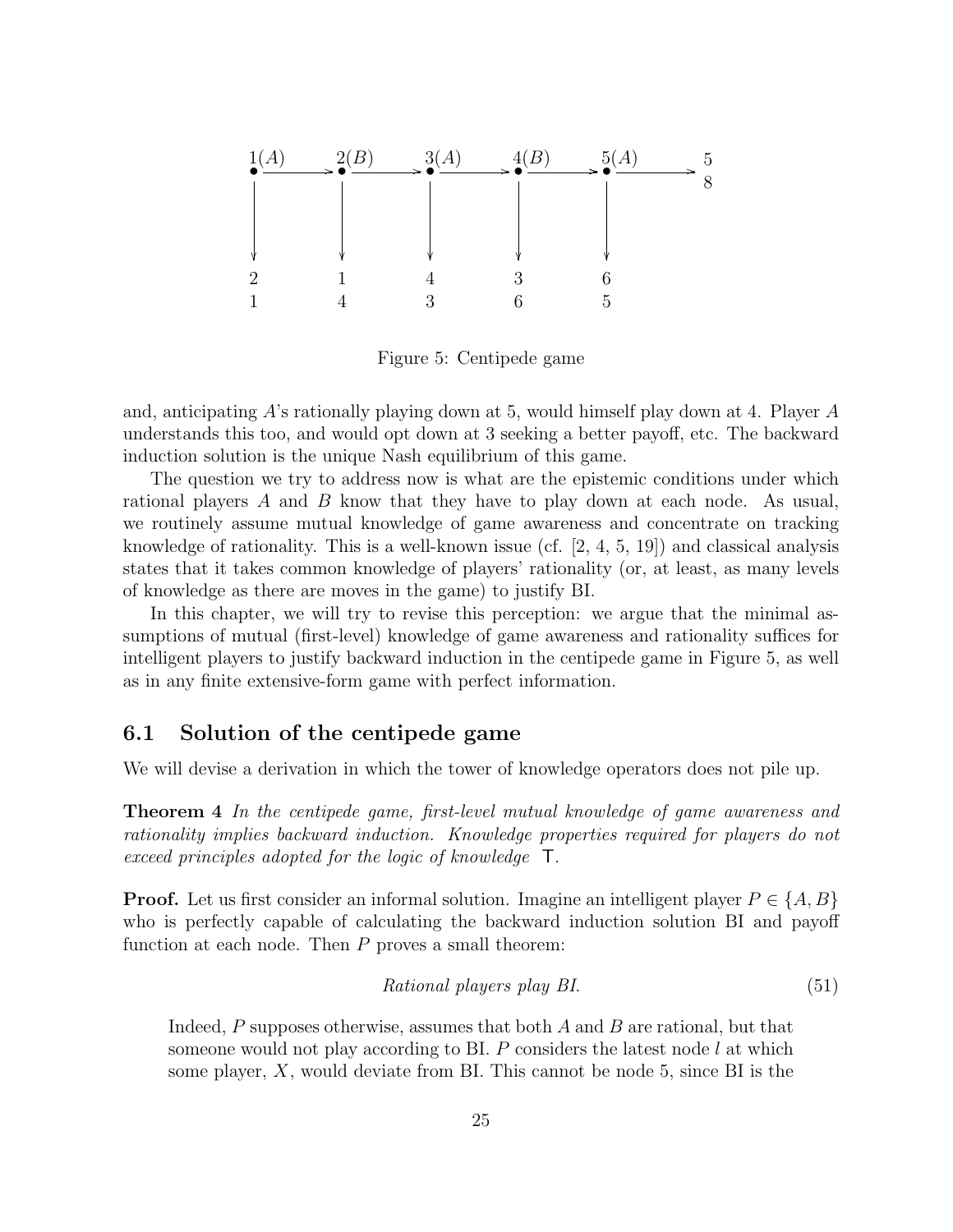only rational choice at 5. Moreover,  $l$  cannot be any other node either. Indeed, by  $(9)$ , X could deviate from BI at l only when X knows a better strategy than BI, hence X knows that at some node after  $l$ , some of the players would deviate from BI and therefore will not be rational. In any case,  $P$  figures that  $X$ knows that some of the players are not rational,  $\mathbf{K}_X(\neg rA)$  or  $\mathbf{K}_X(\neg rB)$ . From this, P concludes  $\neg rA$  or  $\neg rB$ , which is impossible, since P assumes that both A and B are rational.

Note that proving this theorem requires certain intellectual powers on the part of the players, as well as being based on some generic properties of rationality and knowledge, but it does not assume more than first-level knowledge of rationality. On the basis of (51), A concludes that he should play down at 1.

Let us support this explanation by a formal logical derivation. We will be formalizing the game in the basic logic of knowledge  $\mathsf{T}^r_2$  for two knowers A and B. As before,  $\mathbf{K}_A$ ,  $\mathbf{K}_B$ will denote knowledge modalities, and  $rA$ ,  $rB$  rationality assertions for players A and B respectively.

We assume the mutual knowledge of game awareness, hence the situation is within the scope of principles discussed in Section 2.

The Rationality Assumptions set here is

$$
\mathcal{RA} = \{rA, rB, \mathbf{K}_A(rB), \mathbf{K}_B(rA)\}.
$$
\n(52)

As before, the Game Description  $\mathcal{GD}$  will be filled in step-by-step during the reasoning process.

For each  $i = 1, 2, 3, 4, 5$ , let propositions  $a_i$  and  $d_i$  be

 $a_i$  - the corresponding player would play 'across' at node i if a game starts at i,

 $d_i$  - the corresponding player would play 'down' at node i if a game starts at i.

At node 1, A knows that playing down would yield payoff 2, and playing across would yield payoff 1 unless  $B$  plays across at node 2. If  $A$  is rational, then he would consider playing across at 1 only if  $A$  knows that  $B$  would play across at 2. Hence the following proposition follows from the game description and general understanding of rationality and, by Awareness Principle  $(8)$  and Corollary 3, is added to  $\mathcal{GD}$ :

$$
rA \rightarrow [a_1 \rightarrow \mathbf{K}_A(a_2)]. \tag{53}
$$

This principle states that in a perfect information environment, if a rational player chooses a strategy, then he knows that it yields a better payoff than all other strategies.

From the factivity of  $\mathbf{K}_A$ , it follows that

$$
rA \rightarrow (a_1 \rightarrow a_2).
$$

Likewise, if  $B$  is rational, then he would play across at 2 only if he knows that  $A$  would play across at 3, since B otherwise could not possibly know a better strategy at 2 than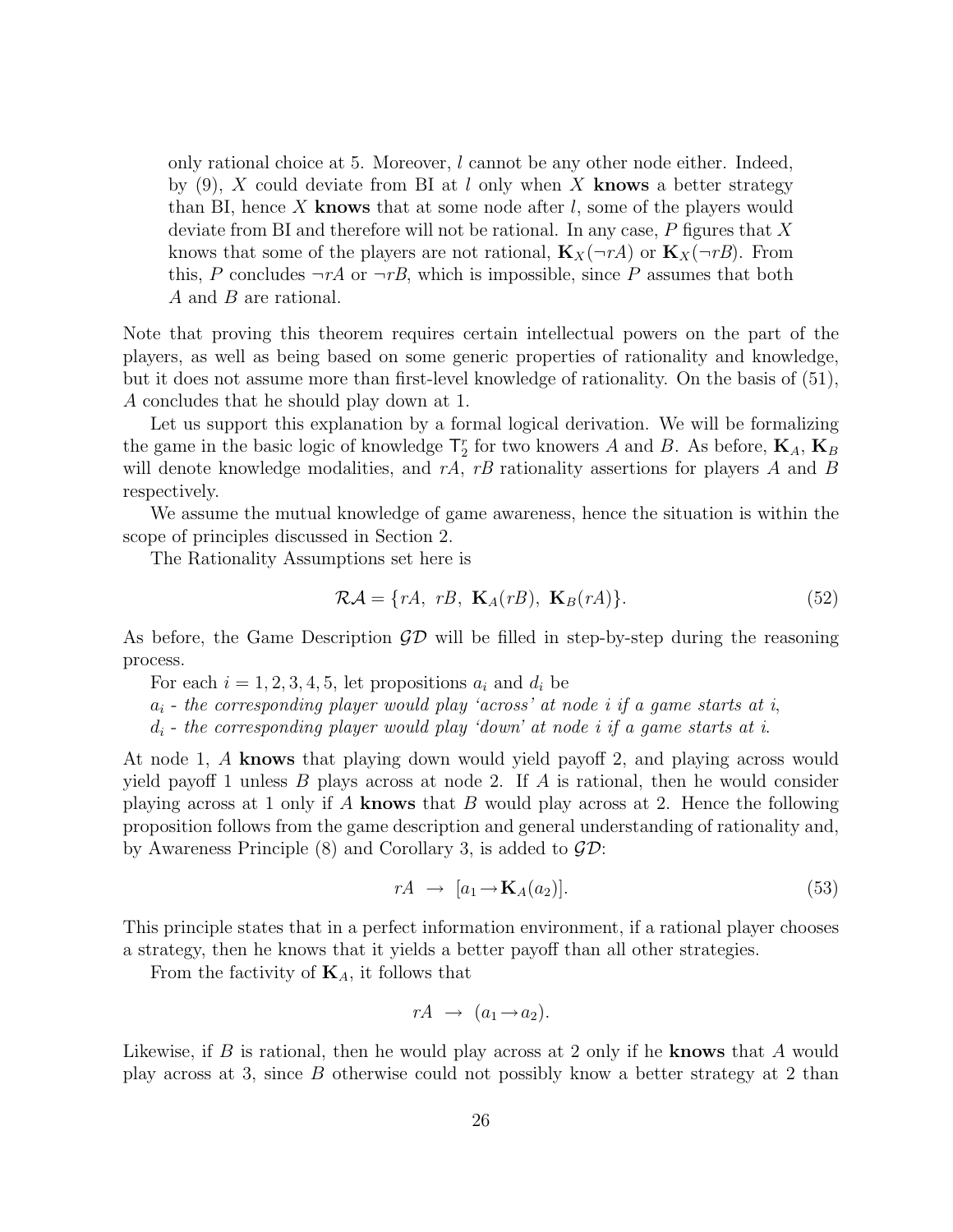playing down. Hence, by Awareness Principle (8) and Corollary 3, the following is added to  $\mathcal{GD}$ :

$$
rB \rightarrow [a_2 \rightarrow \mathbf{K}_B(a_3)] \tag{54}
$$

and, by factivity of  $\mathbf{K}_B$ ,

 $rB \rightarrow (a_2 \rightarrow a_3)$ .

Repeating the same argument, we place on  $\mathcal{GD}$  the following propositions, each of which follows logically from the game rules and general understanding of rationality and knowledge:

$$
rA \rightarrow [a_3 \rightarrow \mathbf{K}_A(a_4)], \tag{55}
$$

$$
rB \rightarrow [a_4 \rightarrow \mathbf{K}_B(a_5)], \tag{56}
$$

from which we derive

 $rA \rightarrow (a_3 \rightarrow a_4)$  and  $rB \rightarrow (a_4 \rightarrow a_5)$ .

As follows from game description, at terminal node 5, player A, if rational, is not going to play 'across' since he knows that he would receive a higher payoff by choosing 'down.' By Assumption 2, we add the following to  $\mathcal{GD}$ :

$$
rA \rightarrow \neg a_5. \tag{57}
$$

In Boolean logic, from (53–57) we immediately derive

$$
rA \wedge rB \rightarrow \neg a_i
$$
 for all  $i=1-5$ .

From the rules of the game, it follows that

$$
\neg a_i \rightarrow d_i,\tag{58}
$$

which we also add to  $\mathcal{GD}$  and conclude that

$$
rA \wedge rB \rightarrow d_i \quad \text{for all } i=1-5.
$$

By Assumption 2(ii), all of (53–58) and their aforementioned logical consequences are known to both players. In particular, we add to  $\mathcal{G}\mathcal{D}$ 

$$
\mathbf{K}_{A,B}(rA \wedge rB \rightarrow d_i) \quad \text{for all } i=1-5. \tag{59}
$$

By epistemic modal logic,

$$
\mathbf{K}_{A,B}(rA\wedge rB) \rightarrow \mathbf{K}_{A,B}(d_i) \text{ for all } i=1-5.
$$

Since, by  $\mathcal{R}A$ ,  $\mathbf{K}_{A,B}(rA\wedge rB)$ , we derive

$$
\mathbf{K}_{A,B}(d_i) \quad \text{for all } i=1-5,
$$

which means that both players know that they should play backward induction strategy at each node.  $\Box$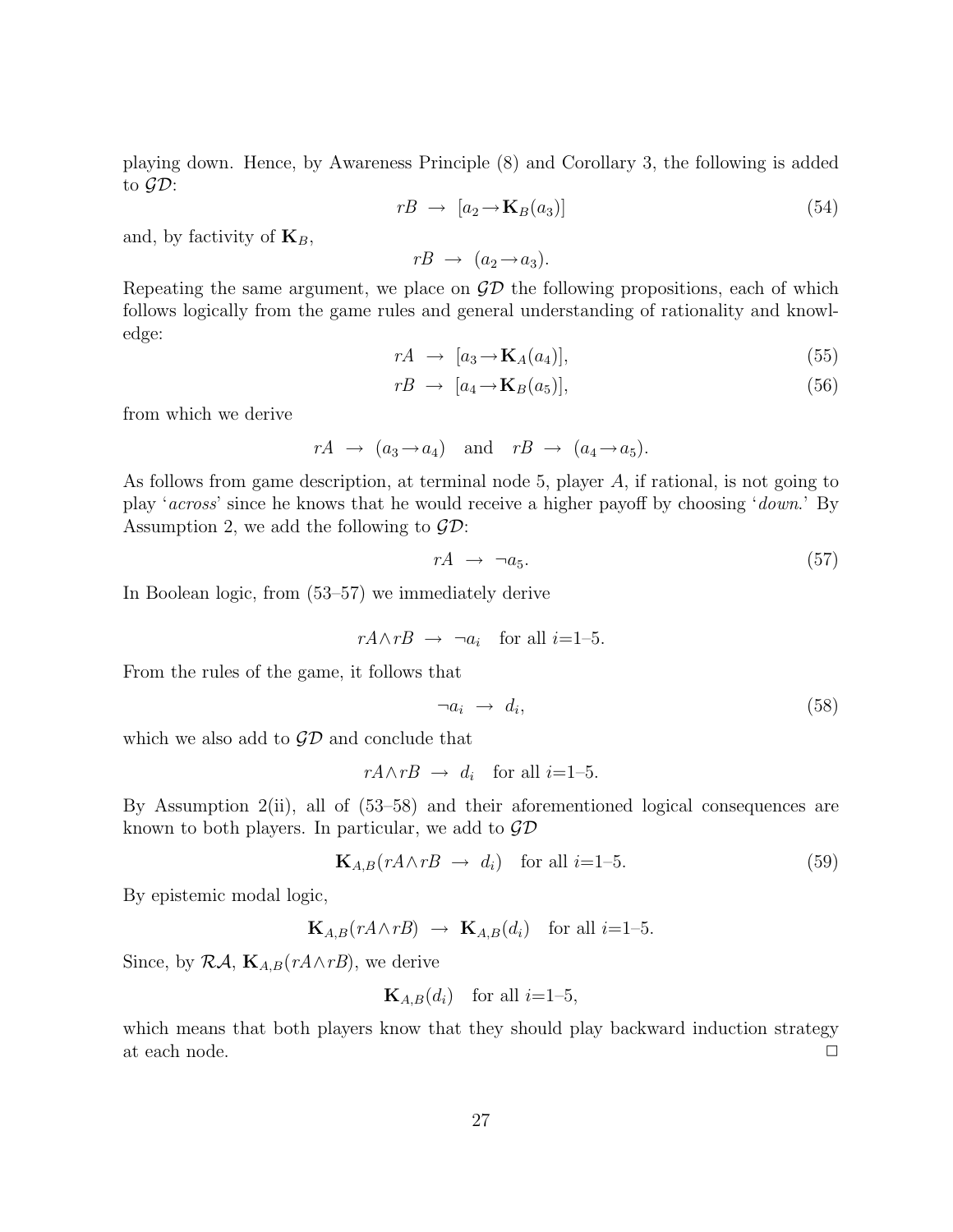### 6.2 Other PI games

It is quite clear how to generalize this proof to all extensive-form games with perfect information.

Theorem 5 In extensive-form games with perfect information, first-level mutual knowledge of rationality and game awareness for intelligent players implies backward induction. Knowledge properties required for players do not exceed principles adopted for the logic of knowledge T.

**Proof.** (Sketch). Similar to the proof of the centipede game from the previous section. Informally, each of the intelligent players, say P, calculates the backward induction solution BI and proves an unconditional lemma that

$$
Rational\ players\ play\ BI\ at\ each\ node.\tag{60}
$$

To establish this, P assumes the opposite and considers the latest node l where some player, call him X, would deviate from BI. P knows that  $l$  is not the last node, since P determines that at terminal nodes, rational players would play BI. Moreover, l cannot be any other node either since, by Awareness Principle (8) and Corollary 3, X could deviate from BI at l only if X knows a better strategy than BI, hence X knows that at some node after  $l$ , some of the players would deviate from BI and hence will not be rational. In any case, P figures that X knows that some of the players are not rational. From this, P concludes that some of the players are indeed not rational, which is impossible since  $P$  assumes rationality of all players.

Using this lemma and  $P$ 's knowledge of rationality of all players,  $P$  concludes that each player plays BI.

Corollary 7 No common knowledge of the game and players' rationality is needed to justify backward induction. Moreover, the number of levels of mutual knowledge the players needed here does not depend upon the length of the game and is equal to 1.

# 7 Discussion

### 7.1 Mutual knowledge vs. common knowledge of rationailty

Aumann's 1995 paper [2] uses a set-theoretical model and establishes that "in PI games, common knowledge of rationality implies backward induction." Common knowledge of rationality (or its finite-nesting versions) have been widely adopted as an epistemic condition for backward induction in PI games ([2, 4, 19]). Theorem 5 relaxes this restriction considerably from common knowledge of rationality to first-level mutual knowledge of rationality. As noted in [2], common knowledge of rationality is an idealized condition that is rarely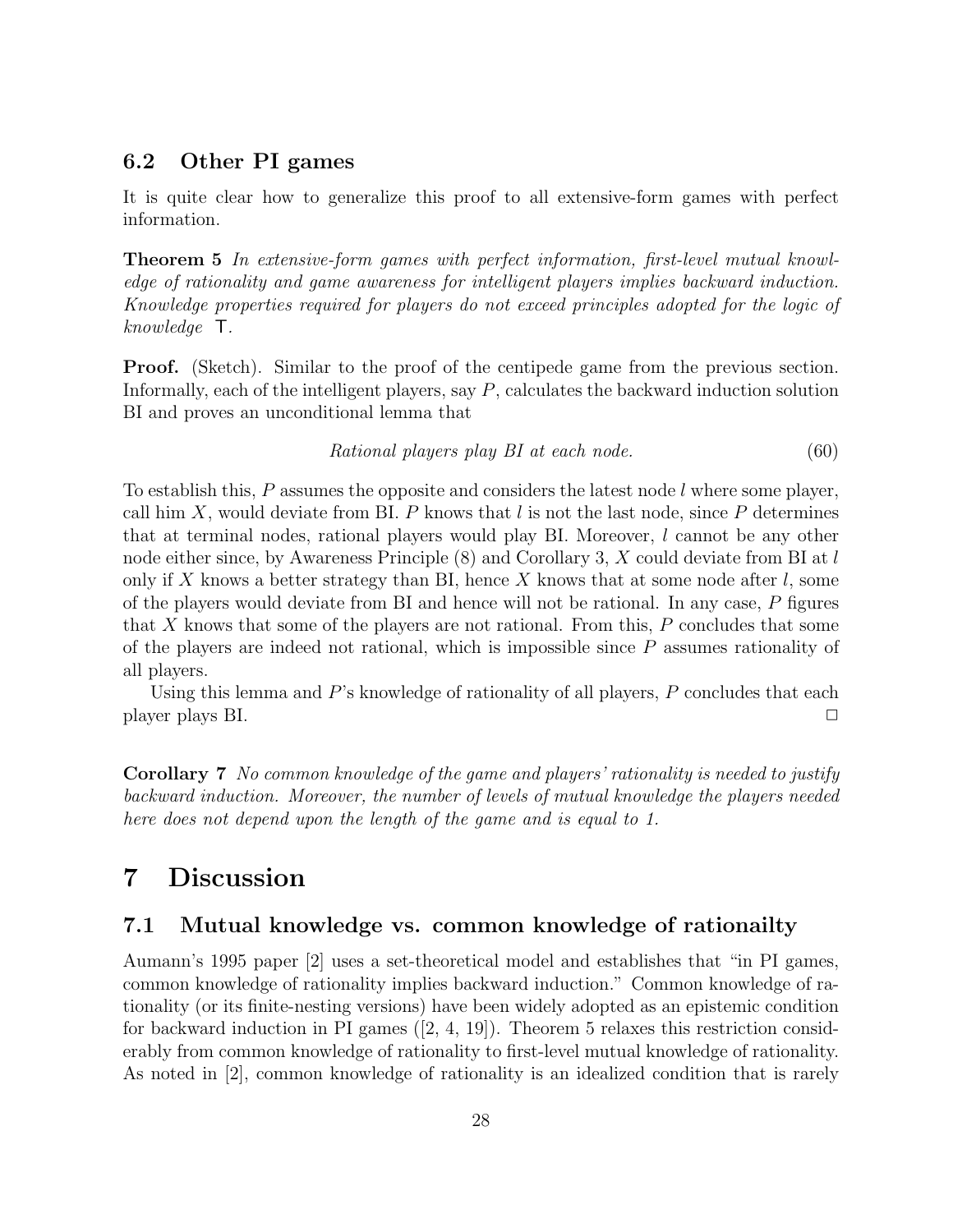met in practice. Mutual first-level knowledge of rationality is easier to imagine. In some situations, it is plausible to assume that other players are intelligent rational agents who are aware of the game rules. This looks to be a rather generic set of assumptions compared to common knowledge of rationality, which presupposes players' knowledge about all players' rationality, all players' knowledge of this knowledge, all players' knowledge about all players' knowledge about this knowledge, etc.

It could be feasible to verify players' intelligence and mutual knowledge of game awareness, i.e., with some sort of certification from a trusted source. Verifying knowledge of rationality can be more problematic which is why, in this paper, we concentrated on tracking knowledge of rationality and easing the assumption burden to a bare-minimum, first-level mutual knowledge of rationality.

### 7.2 Required properties of knowledge

We also suggest easing requirements on knowledge principles. All of the epistemic reasoning here can be performed at the level of the most general modal logic of belief K or logic of knowledge T, assuming neither positive nor negative introspection, as well as in any other normal modal logic of knowledge, e.g., S4, S5, etc.

### 7.3 What do we actually assume?

We offer a specific, logic-based approach. In our model, we try to accommodate the intellectual powers of players who are considered not to be mere finite-automata payoff maximizers but rather intellectual agents capable of analyzing the game and calculating payoffs conditioned to the rational behavior of all players. However, we believe that such assumptions about intellectual powers of players are within the realm of both: epistemic and gametheoretical reasoning.

### 7.4 Comparing new and old solutions

It might appear that we are offering a trade-off of the complexity of assumptions (namely, an unbounded number of levels of mutual knowledge of rationality) for the complexity of reasoning. However, this is not the case. Our derivation of backward induction in the centipede game of Section 6.1 is easier, since it does not require nested knowledge considerations.

Another reasonable approach for monitoring the logical complexity of arguments in epistemic reasoning has been offered by Justification Logic (cf.  $[1]$ ), which tracks the size and structure of evidence in epistemic derivations. Measuring the complexity of the arguments and justifications may prove to be relevant since according to some epistemic studies, trust in logical reasoning fades when the argument becomes too complex.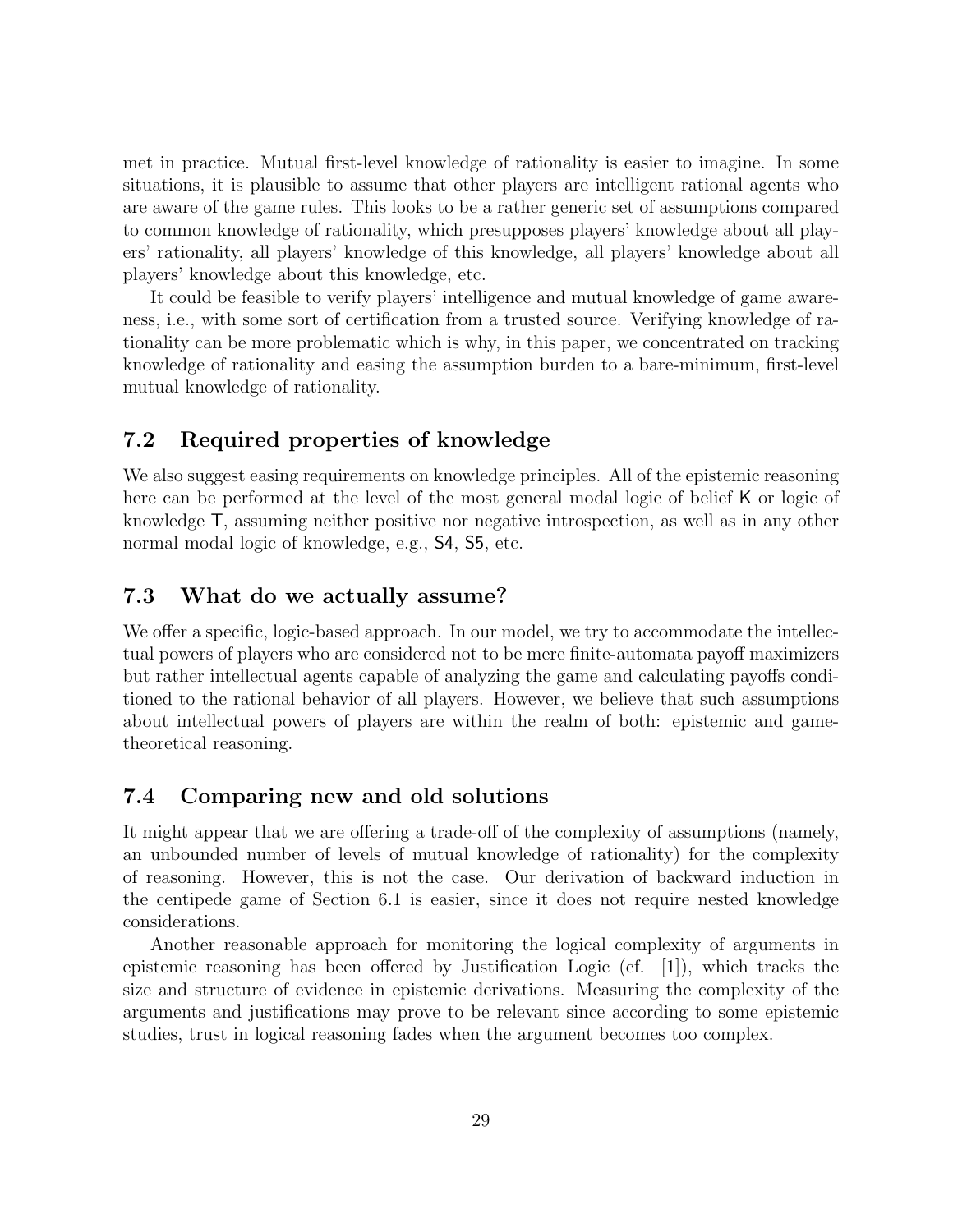### 7.5 Further plans

Here are some possible avenues of research for logic-based game-theoretical models.

- Epistemic analysis of specific games.
- Incorporating other Nash equilibria, including mixed strategies.
- Capturing the process of acquiring knowledge during games.
- Developing a mechanism of justification-tracking in game-theoretical reasoning. Introducing tools to control logical omniscience hidden in the Intelligence Theses.
- Modeling dependence of rationality on knowledge. Analyzing how knowledge can help to win games.
- Incorporating other epistemic notions into the model.

## 8 Acknowledgments

The author is grateful to Can Baskent, Yegor Bryukhov, Evan Goris, Mel Fitting, Saul Kripke, Vladimir Krupski, Roman Kuznets, Loes Olde Loohuis, Wojtek Moczydlowski, Elena Nogina, Rohit Parikh, and Cagil Tasdemir for useful discussions. Many thanks to Karen Kletter for editing this paper.

# References

- [1] S. Artemov. The Logic of Justification. The Review of Symbolic Logic, 1(4):477–513, 2008.
- [2] R. Aumann. Backward Induction and Common Knowledge of Rationality. Games and Economic Behavior, 8:6–19, 1995.
- [3] R. Aumann and A. Brandenburger. Epistemic conditions for Nash equilibrium. Econometrica: Journal of the Econometric Society, 64(5):1161–1180, 1995.
- [4] C. Bicchieri. Rationality and Coordination. Cambridge University Press, Cambridge, 1993.
- [5] C. Bicchieri. The epistemic foundations of Nash equilibrium. In Daniel Little, editor, On the Reliability of Economic Models: Essays in the Philosophy of Economics, Springer, pp. 91–137, 1995.
- [6] K. Binmore. Game Theory. A Very Short Introduction. Oxford University Press, Oxford, 2007.